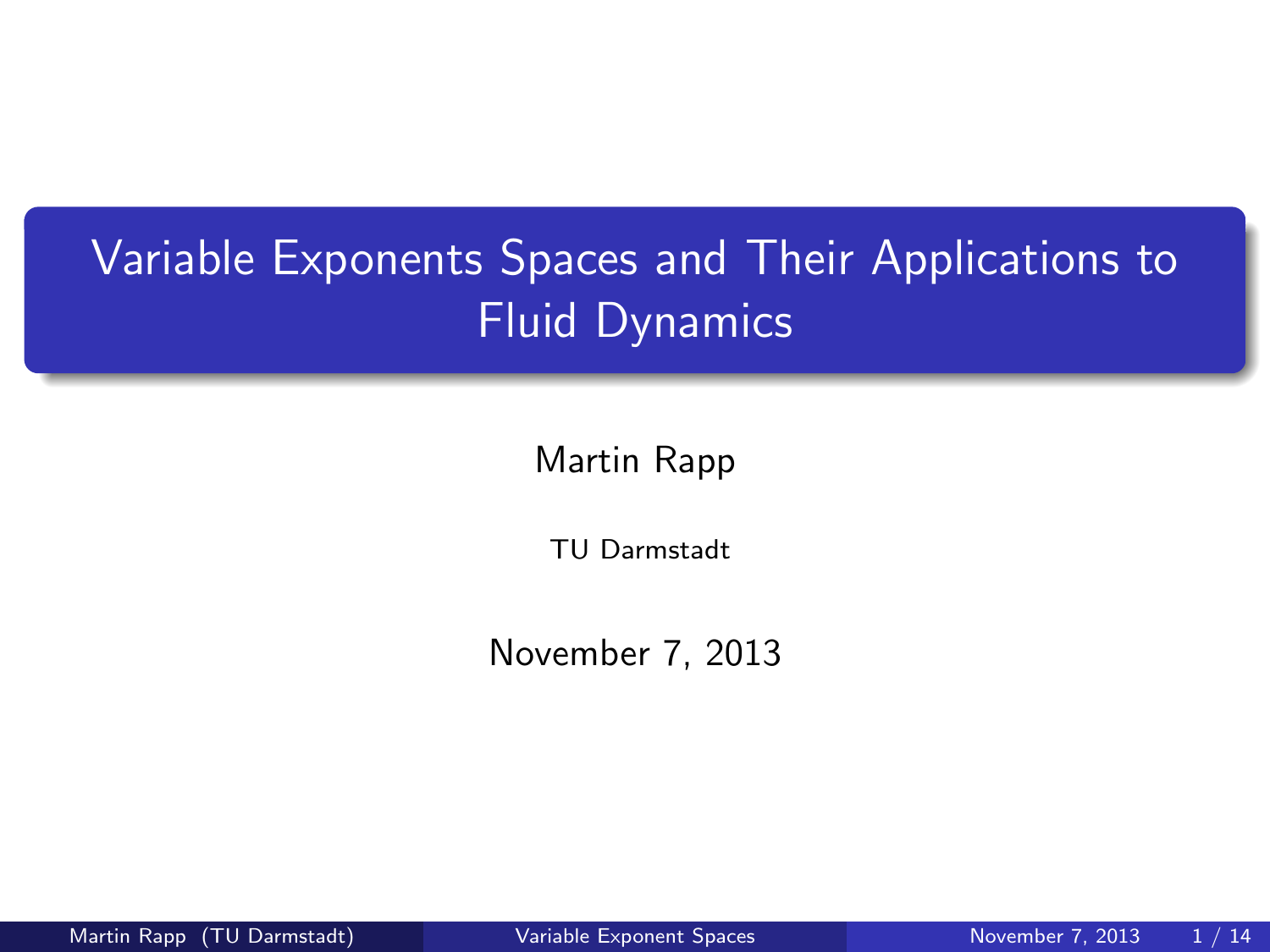

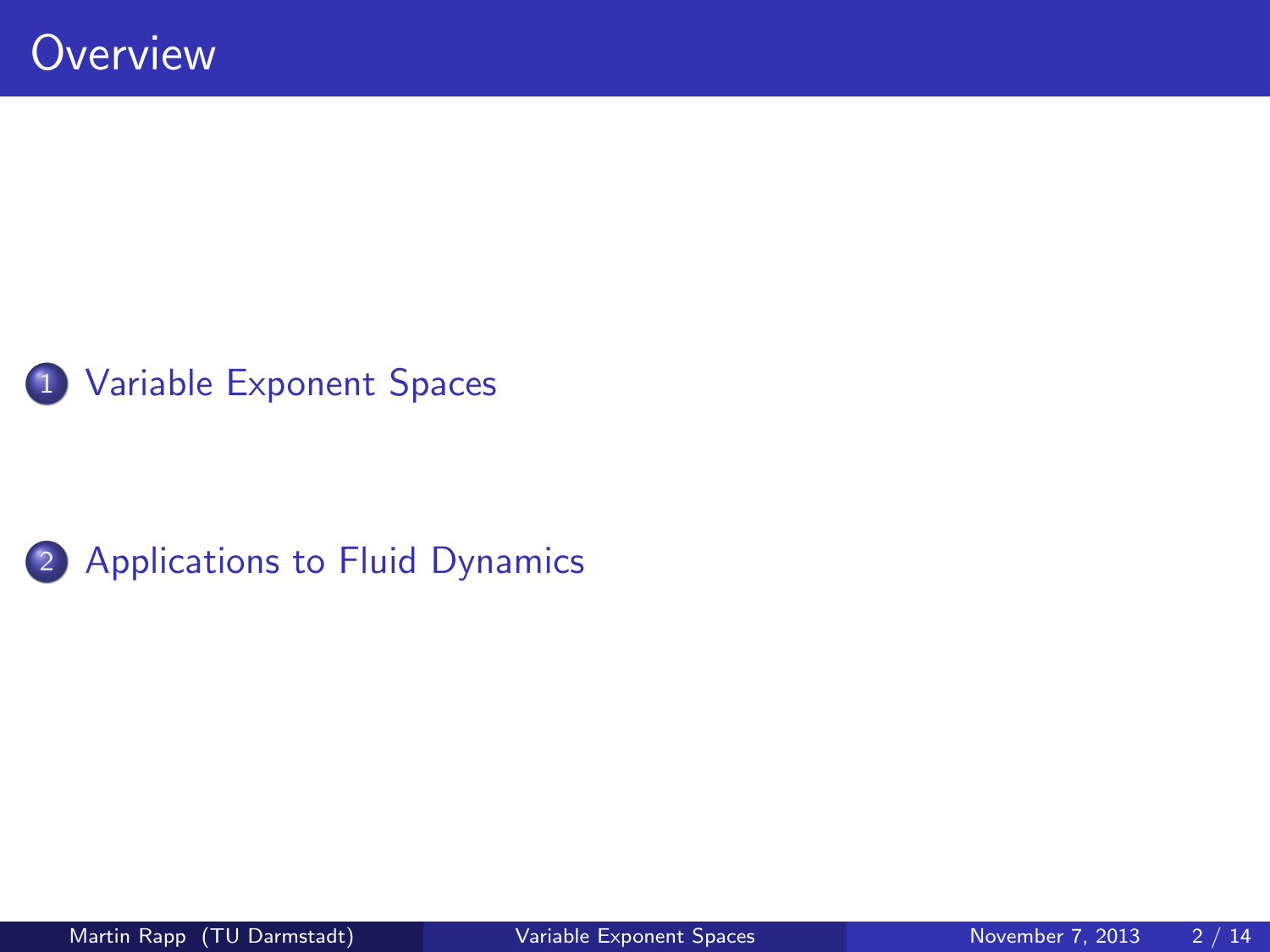<span id="page-2-0"></span> $\rho: \Omega \subseteq \mathbb{R}^d \to [1,\infty]$  measurable is called exponent.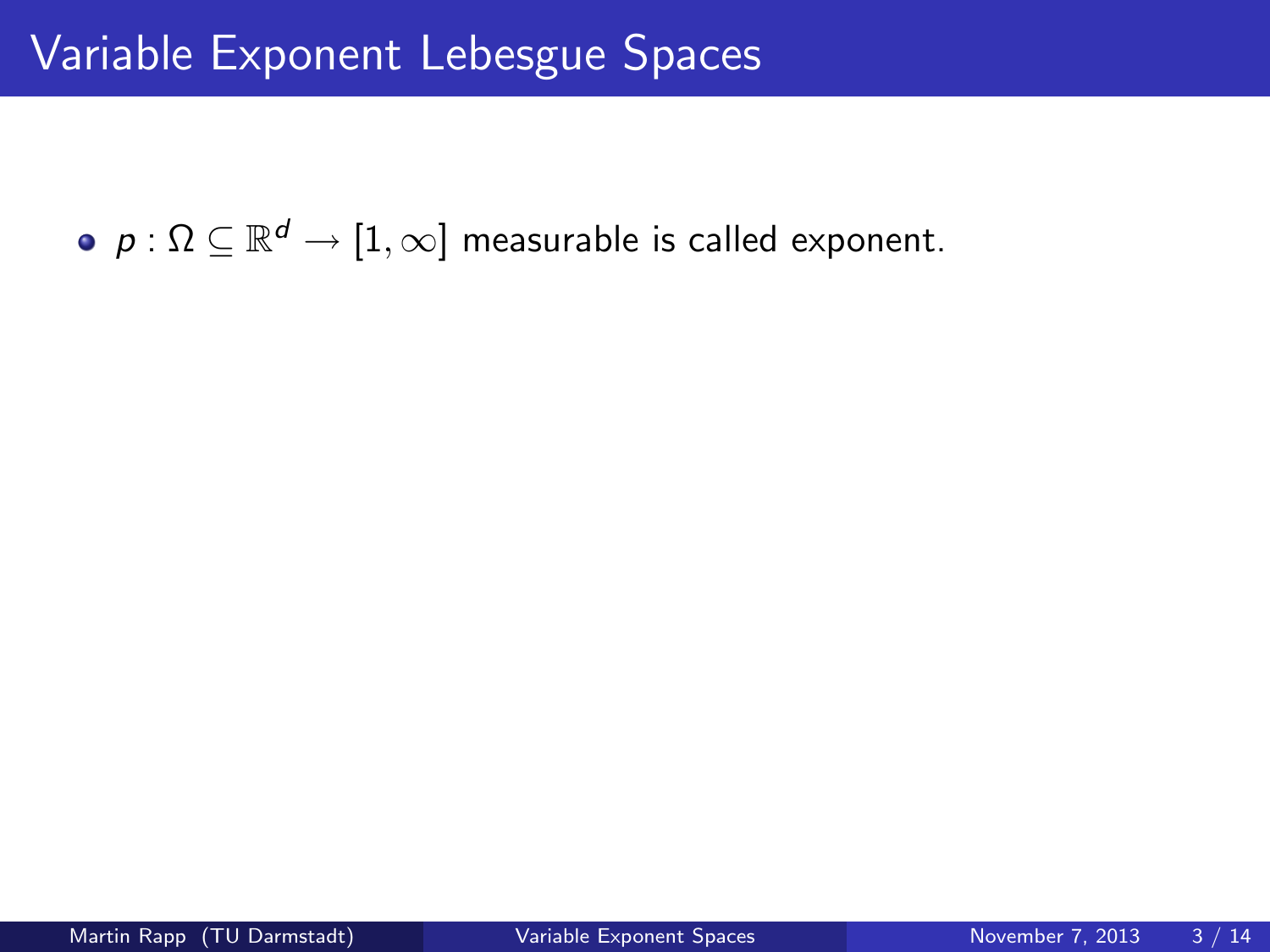- $\rho: \Omega \subseteq \mathbb{R}^d \to [1,\infty]$  measurable is called exponent.
- $p^+:=\operatorname{\sf ess\,sup}_{\mathsf{x}\in\Omega}p(\mathsf{x})\qquad p^-:=\operatorname{\sf ess\,inf}_{\mathsf{x}\in\Omega}p(\mathsf{x})$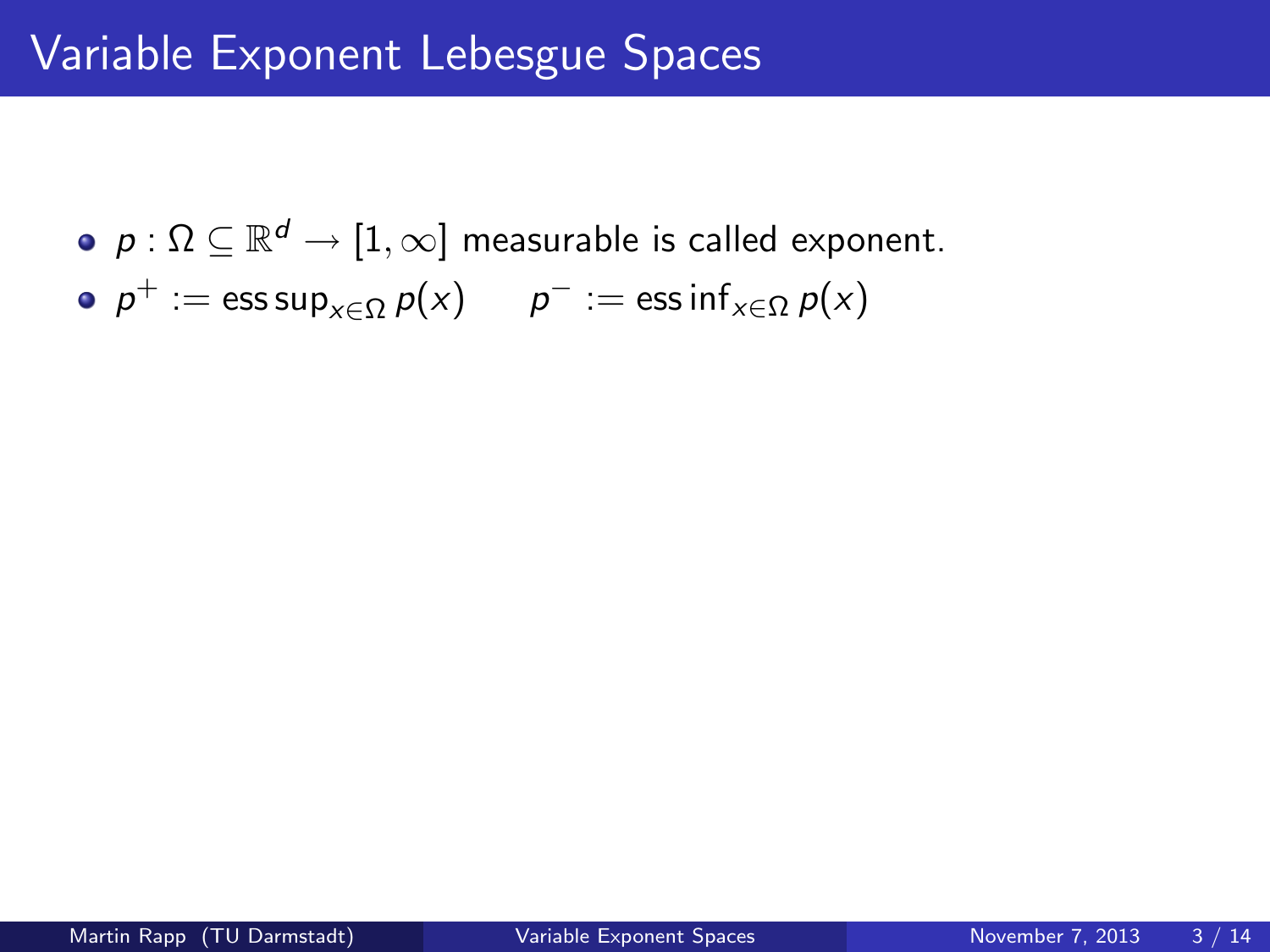- $\rho: \Omega \subseteq \mathbb{R}^d \to [1,\infty]$  measurable is called exponent.
- $p^+:=\operatorname{\sf ess\,sup}_{\mathsf{x}\in\Omega}p(\mathsf{x})\qquad p^-:=\operatorname{\sf ess\,inf}_{\mathsf{x}\in\Omega}p(\mathsf{x})$
- $\bullet$  For measurable  $f$  define the modular

$$
\varrho_{p(\cdot)}(f) := \int_{\Omega} |f(x)|^{p(x)} \chi_{\{p \neq \infty\}} dx + ||f \chi_{\{p=\infty\}}||_{\infty}
$$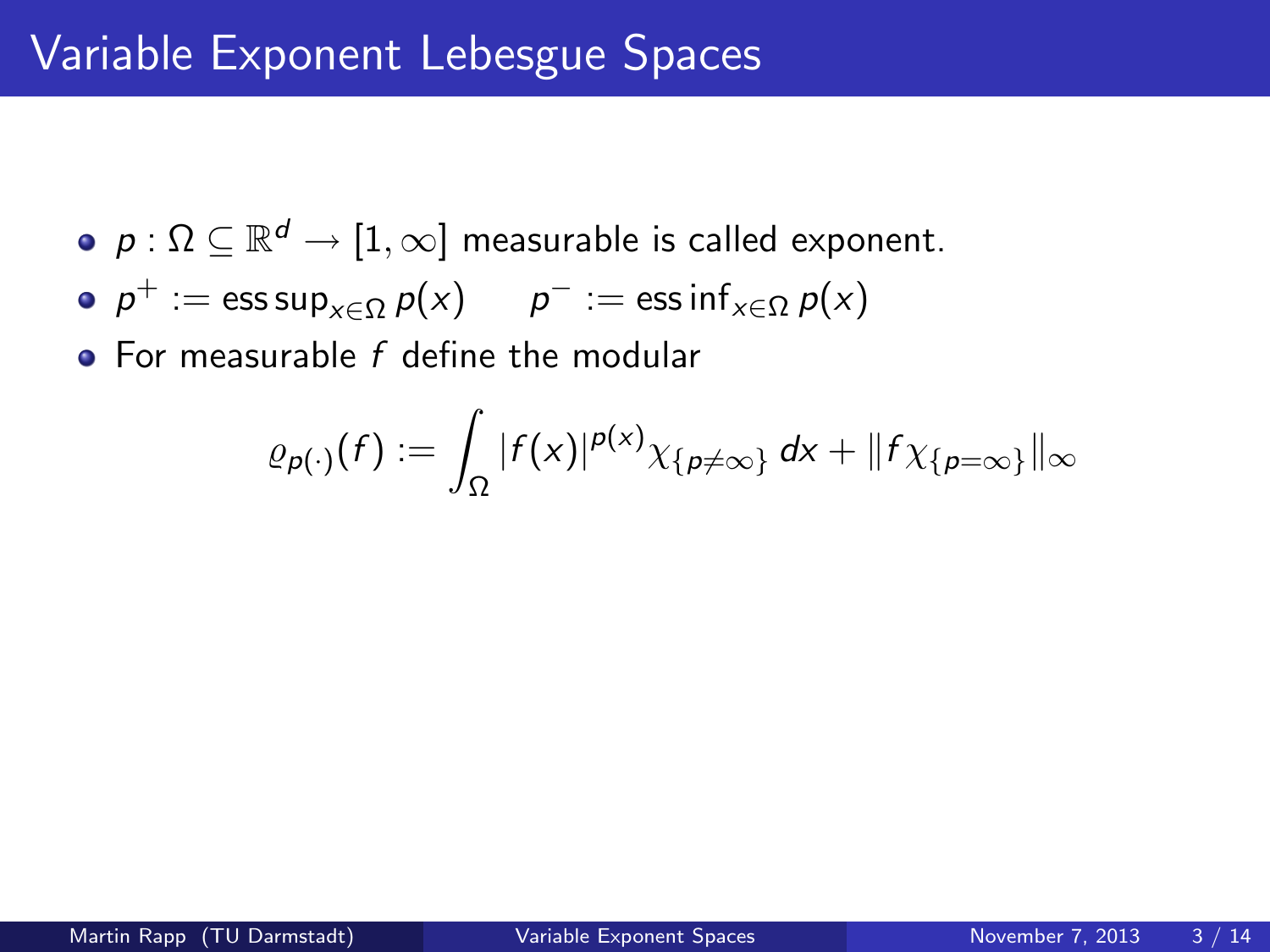- $\rho: \Omega \subseteq \mathbb{R}^d \to [1,\infty]$  measurable is called exponent.
- $p^+:=\operatorname{\sf ess\,sup}_{\mathsf{x}\in\Omega}p(\mathsf{x})\qquad p^-:=\operatorname{\sf ess\,inf}_{\mathsf{x}\in\Omega}p(\mathsf{x})$
- $\bullet$  For measurable  $f$  define the modular

$$
\varrho_{p(\cdot)}(f):=\int_{\Omega}|f(x)|^{p(x)}\chi_{\{p\neq\infty\}}\,dx+\|f\chi_{\{p=\infty\}}\|_{\infty}
$$

$$
\bullet \ \ L^{p(\cdot)}(\Omega):=\{f: \varrho_{p(\cdot)}(f)<\infty\} \ \text{with norm}
$$

$$
||f||_{p(\cdot)} := \inf \{ \lambda > 0 : \varrho_{p(\cdot)} \left( \frac{f}{\lambda} \right) \le 1 \}
$$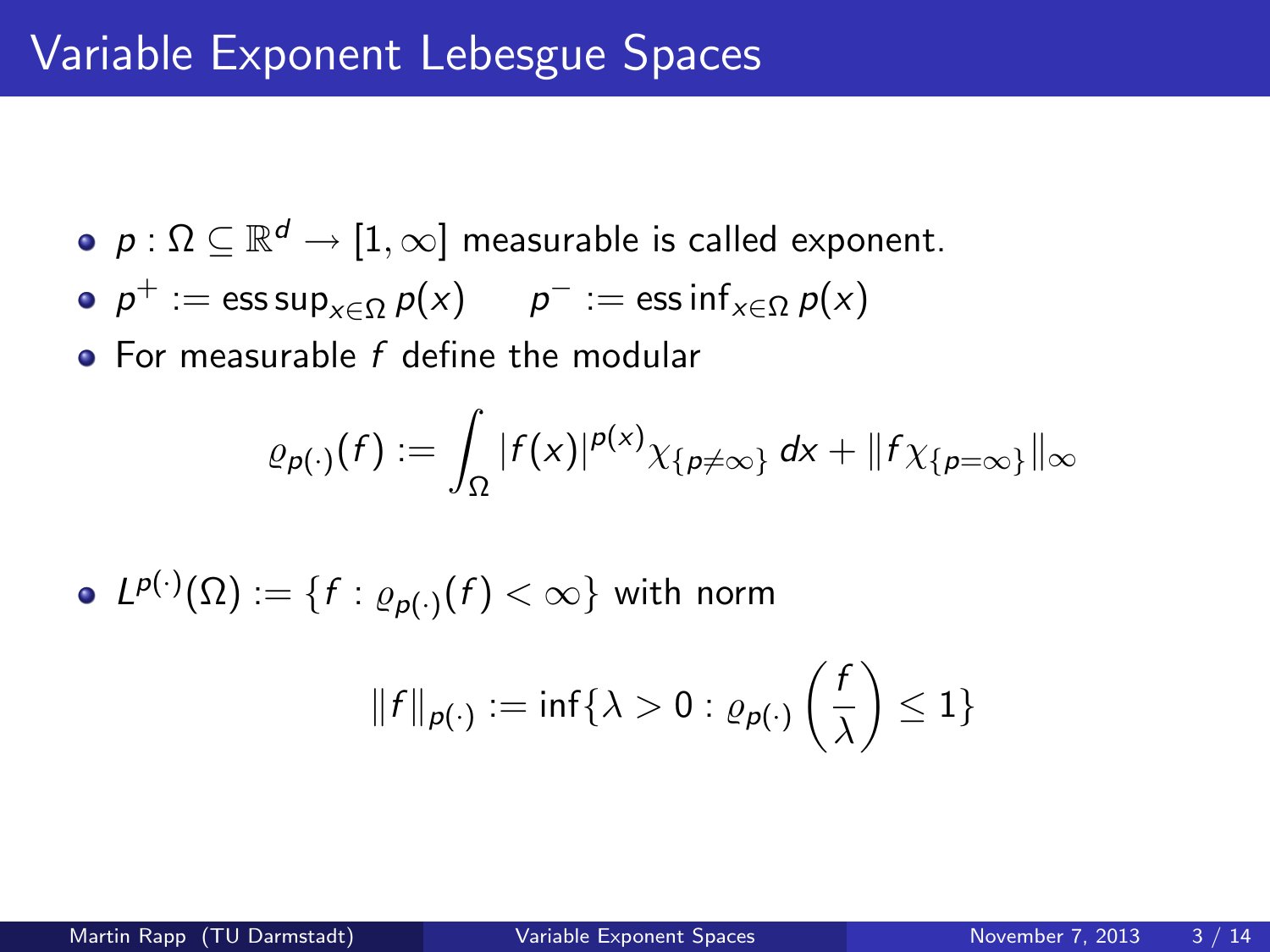### Define the modular  $\varrho_{k, p(\cdot)}(f) := -\sum$  $\sum\limits_{0\leq \alpha \leq k}\varrho_{\boldsymbol{\mathsf{p}}(\cdot)}(\partial_{\alpha}f)$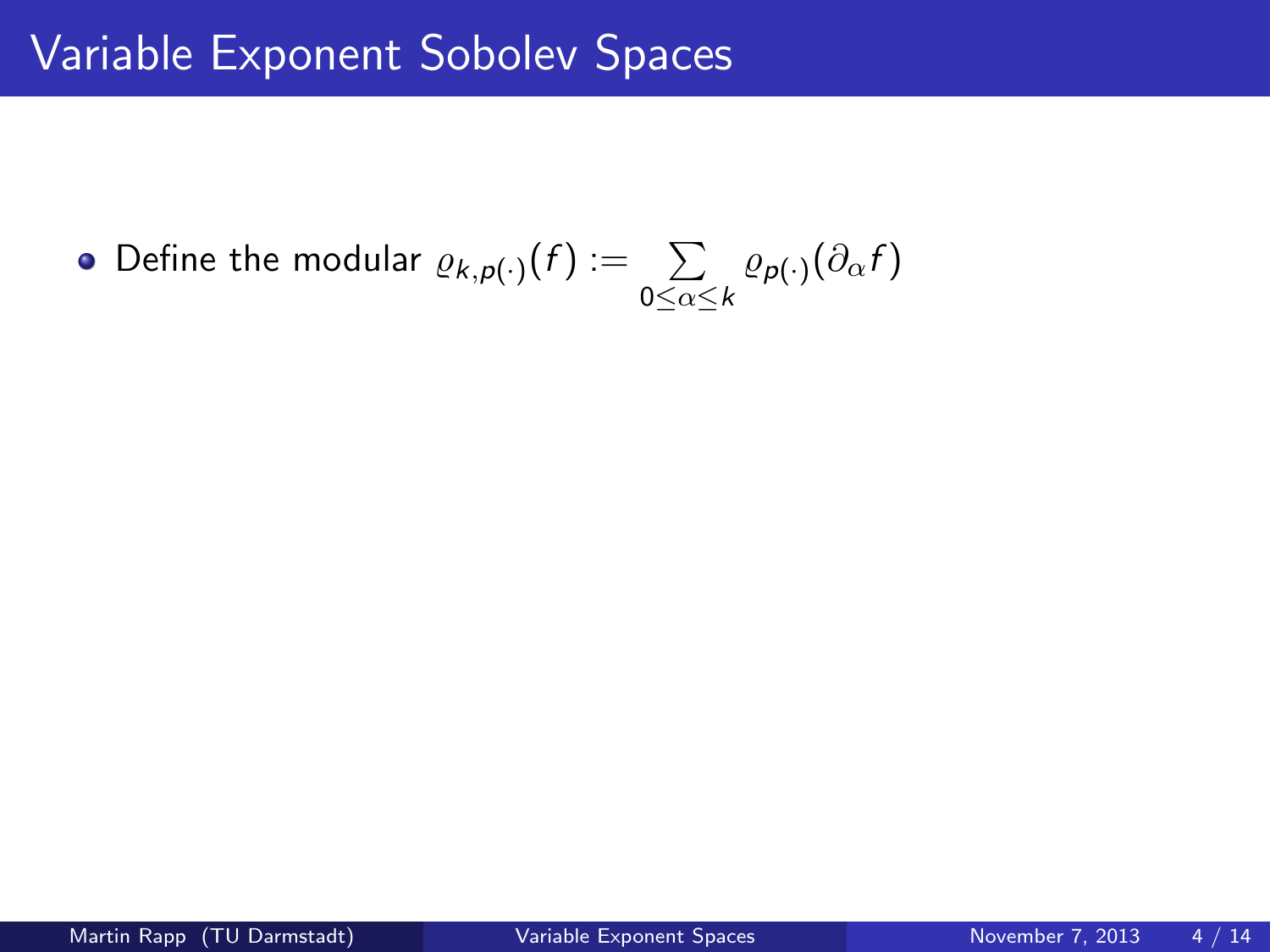Define the modular  $\varrho_{k, p(\cdot)}(f) := -\sum$  $\sum\limits_{0\leq \alpha \leq k}\varrho_{\boldsymbol{\mathsf{p}}(\cdot)}(\partial_{\alpha}f)$  $W^{k,p(\cdot)} (\Omega) := \{ f: \varrho_{k,p(\cdot)}(f) < \infty \}$  with norm  $\|f\|_{k, \rho(\cdot)}:=\inf\{\lambda>0: \varrho_{k, \rho(\cdot)}\left(\frac{f}{\tau}\right)$ λ  $\Big) \leq 1\}$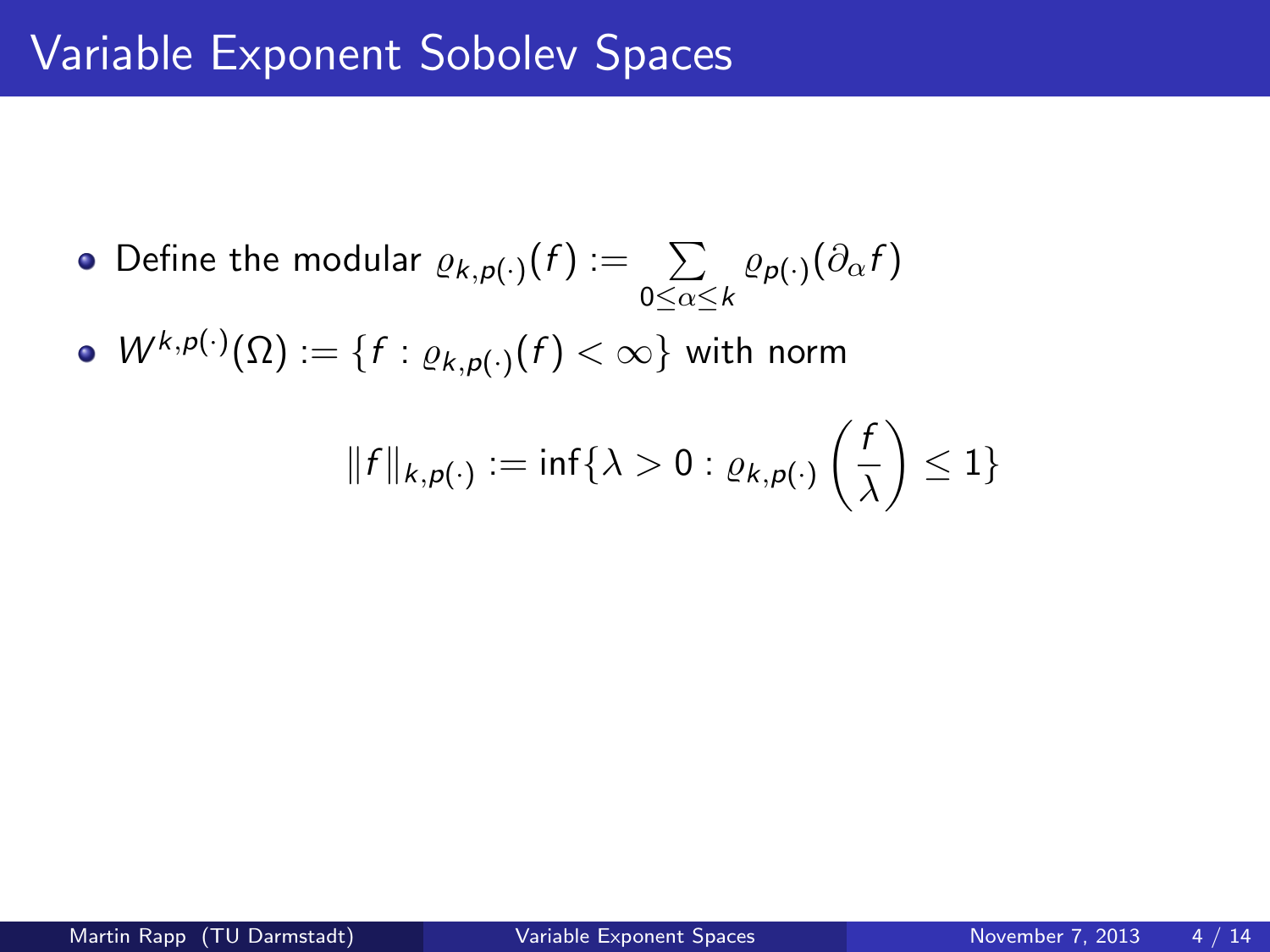\n- Define the modular 
$$
\varrho_{k,p(\cdot)}(f) := \sum_{0 \leq \alpha \leq k} \varrho_{p(\cdot)}(\partial_{\alpha} f)
$$
\n- $W^{k,p(\cdot)}(\Omega) := \{ f : \varrho_{k,p(\cdot)}(f) < \infty \}$  with norm  $||f||_{k,p(\cdot)} := \inf \{ \lambda > 0 : \varrho_{k,p(\cdot)} \left( \frac{f}{\lambda} \right) \leq 1 \}$
\n

• This norm is equivalent to 
$$
\sum_{m=0}^{k} |||\nabla^m f|||_{p(\cdot)}
$$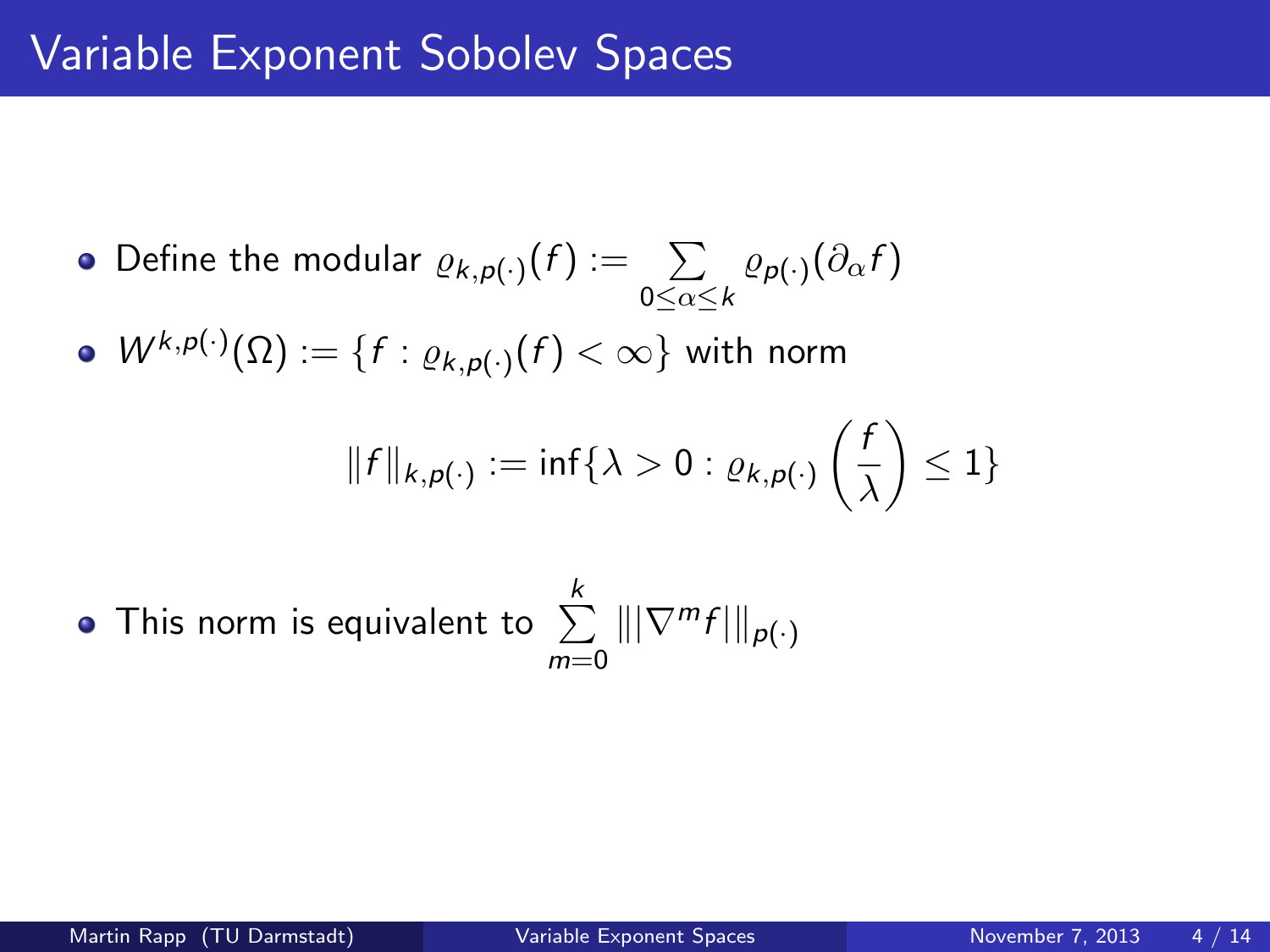- Define the modular  $\varrho_{k, p(\cdot)}(f) := -\sum$  $\sum\limits_{0\leq \alpha \leq k}\varrho_{\boldsymbol{\mathsf{p}}(\cdot)}(\partial_{\alpha}f)$  $W^{k,p(\cdot)} (\Omega) := \{ f: \varrho_{k,p(\cdot)}(f) < \infty \}$  with norm  $\|f\|_{k, \rho(\cdot)}:=\inf\{\lambda>0: \varrho_{k, \rho(\cdot)}\left(\frac{f}{\tau}\right)$ λ  $\Big) \leq 1\}$
- This norm is equivalent to  $\sum\limits_{i=1}^k\||\nabla^m f|\|_{\rho(\cdot)}$  $m=0$
- Let  $W^{k,p(\cdot)}_0$  $\mathcal{O}_0^{(\kappa,\mathsf{p}(\cdot))}(\Omega)$  be the closure of  $C_0^\infty(\Omega)$  w.r.t.  $\|\cdot\|_{k,\mathsf{p}(\cdot)}$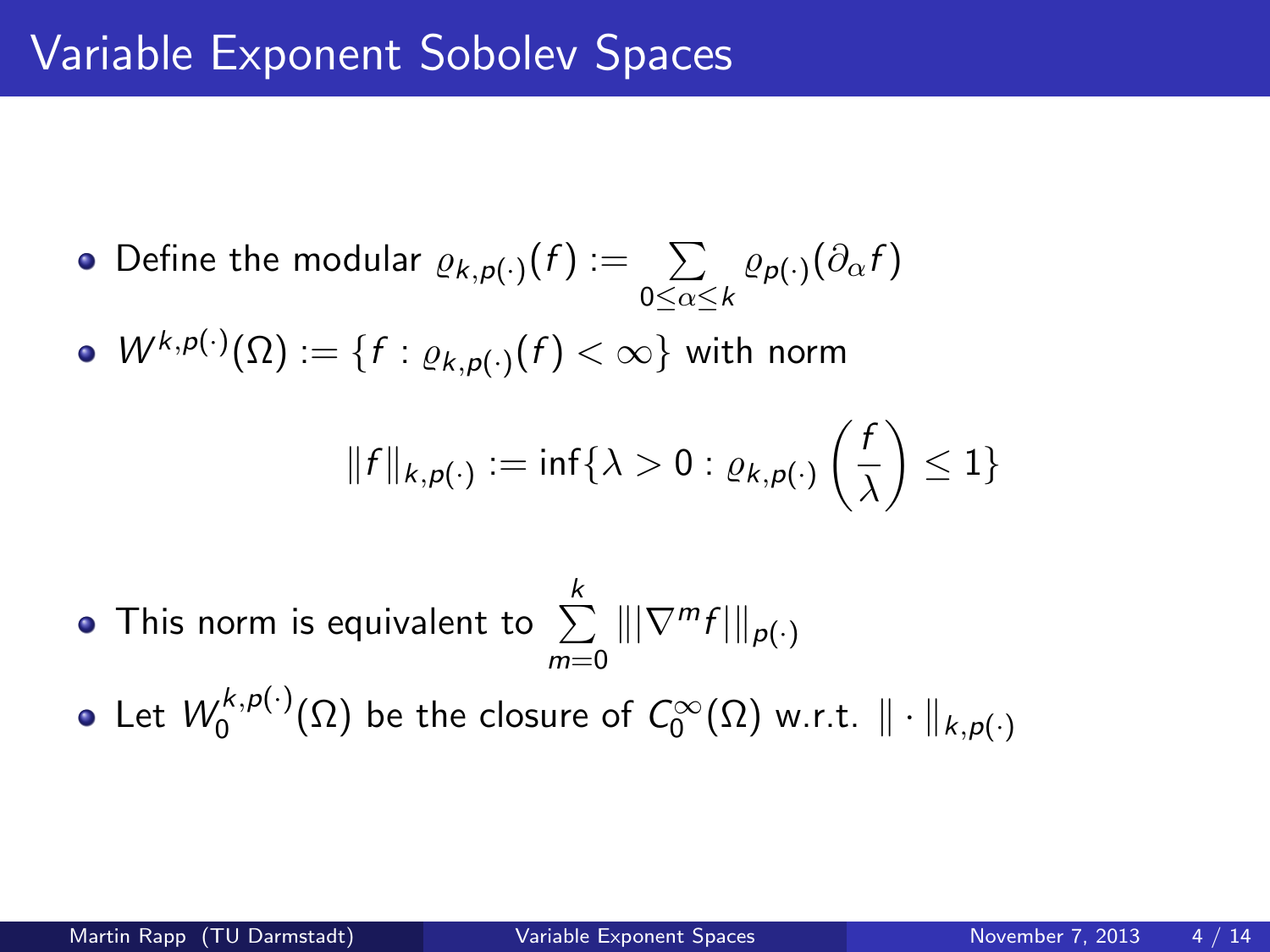#### Basic Properties of  $L^{p(\cdot)}(\Omega),$   $W^{k,p(\cdot)}(\Omega),$   $W_0^{k,p(\cdot)}$  $\binom{\kappa,\rho(\cdot)}{0}$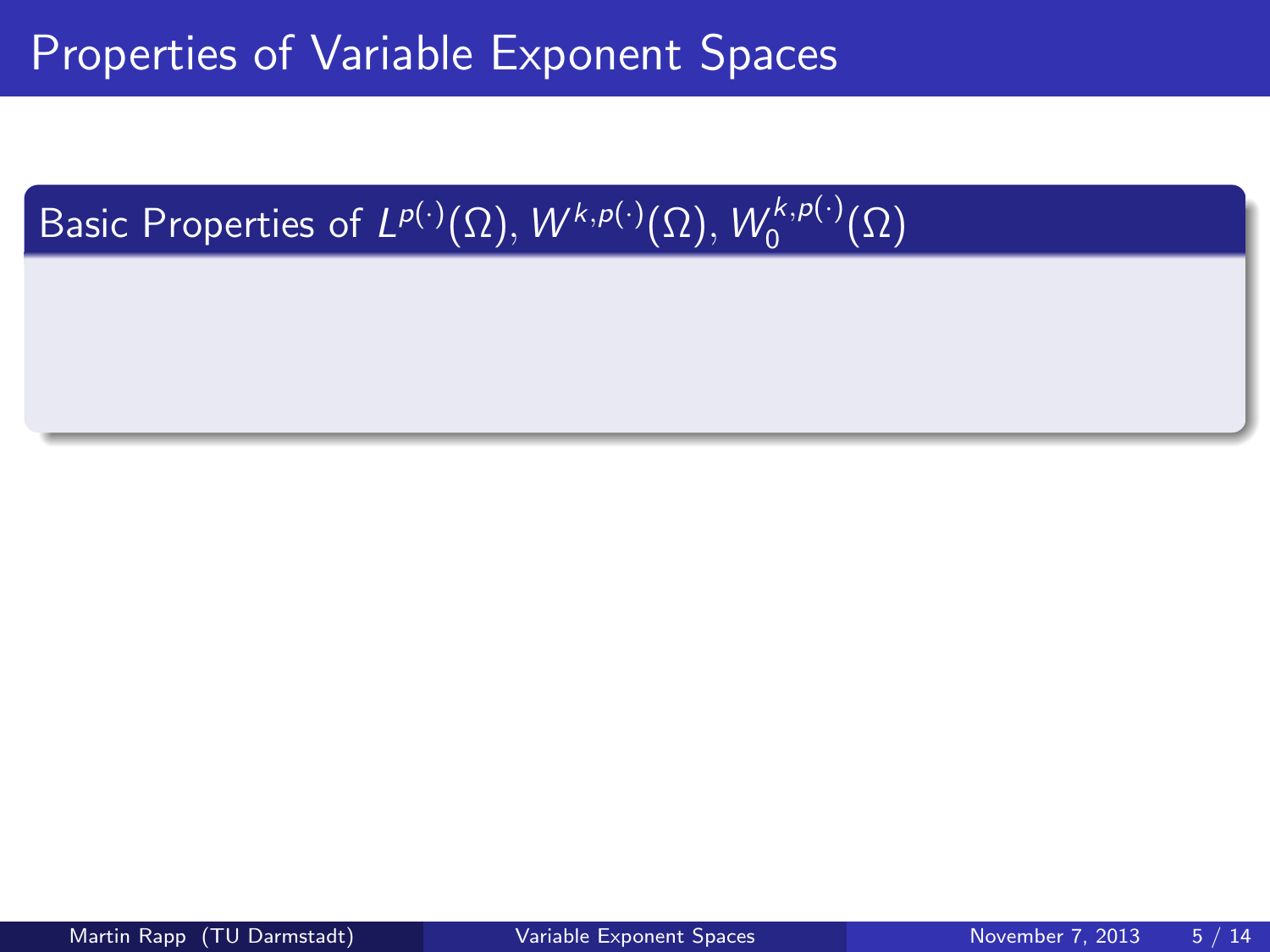#### Basic Properties of  $L^{p(\cdot)}(\Omega),$   $W^{k,p(\cdot)}(\Omega),$   $W_0^{k,p(\cdot)}$  $\binom{\kappa,\rho(\cdot)}{0}$

**•** Banach spaces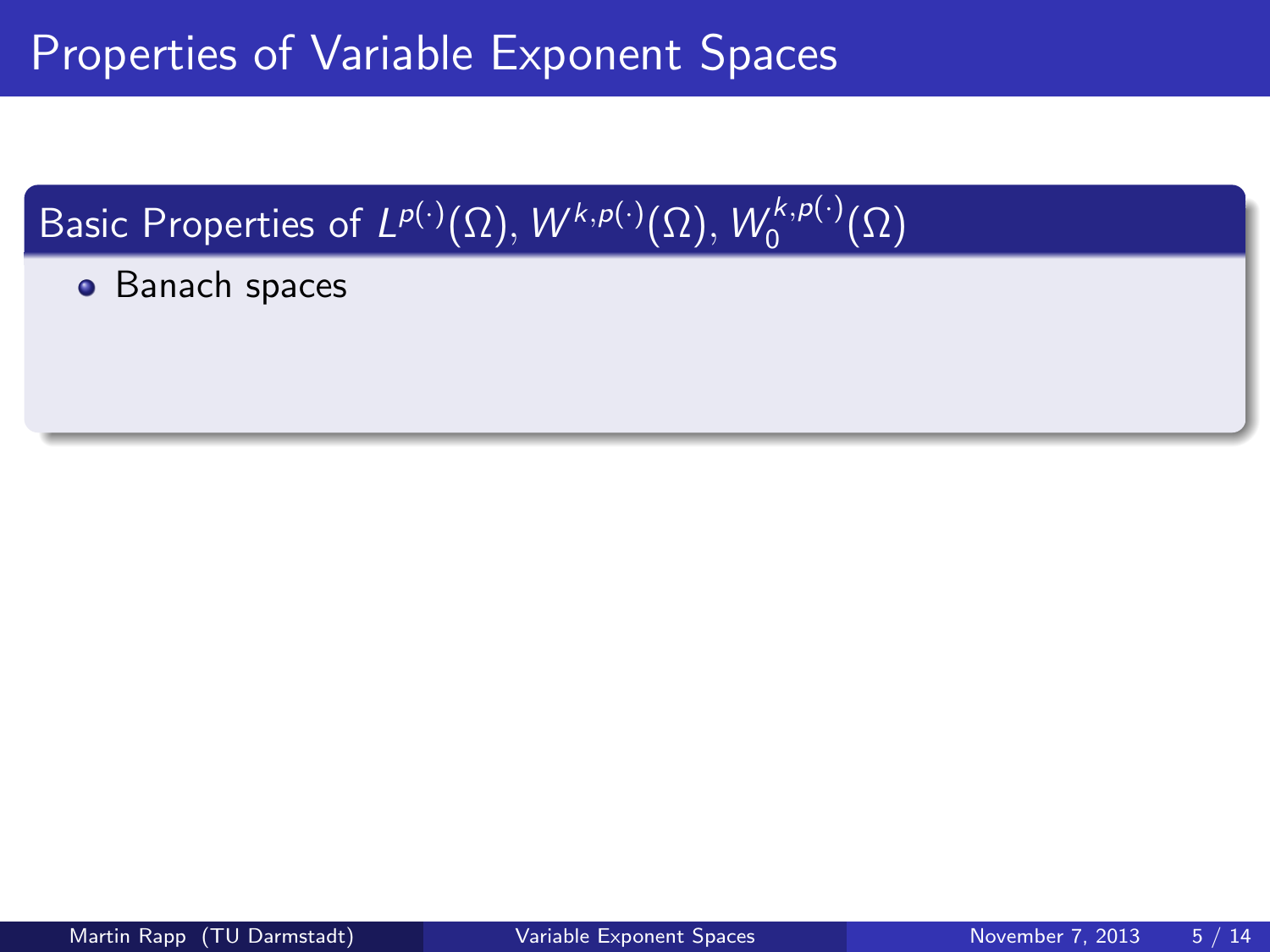#### Basic Properties of  $L^{p(\cdot)}(\Omega),$   $W^{k,p(\cdot)}(\Omega),$   $W_0^{k,p(\cdot)}$  $\binom{\kappa,\rho(\cdot)}{0}$

- **•** Banach spaces
- $\rho^+<\infty \Rightarrow$  separable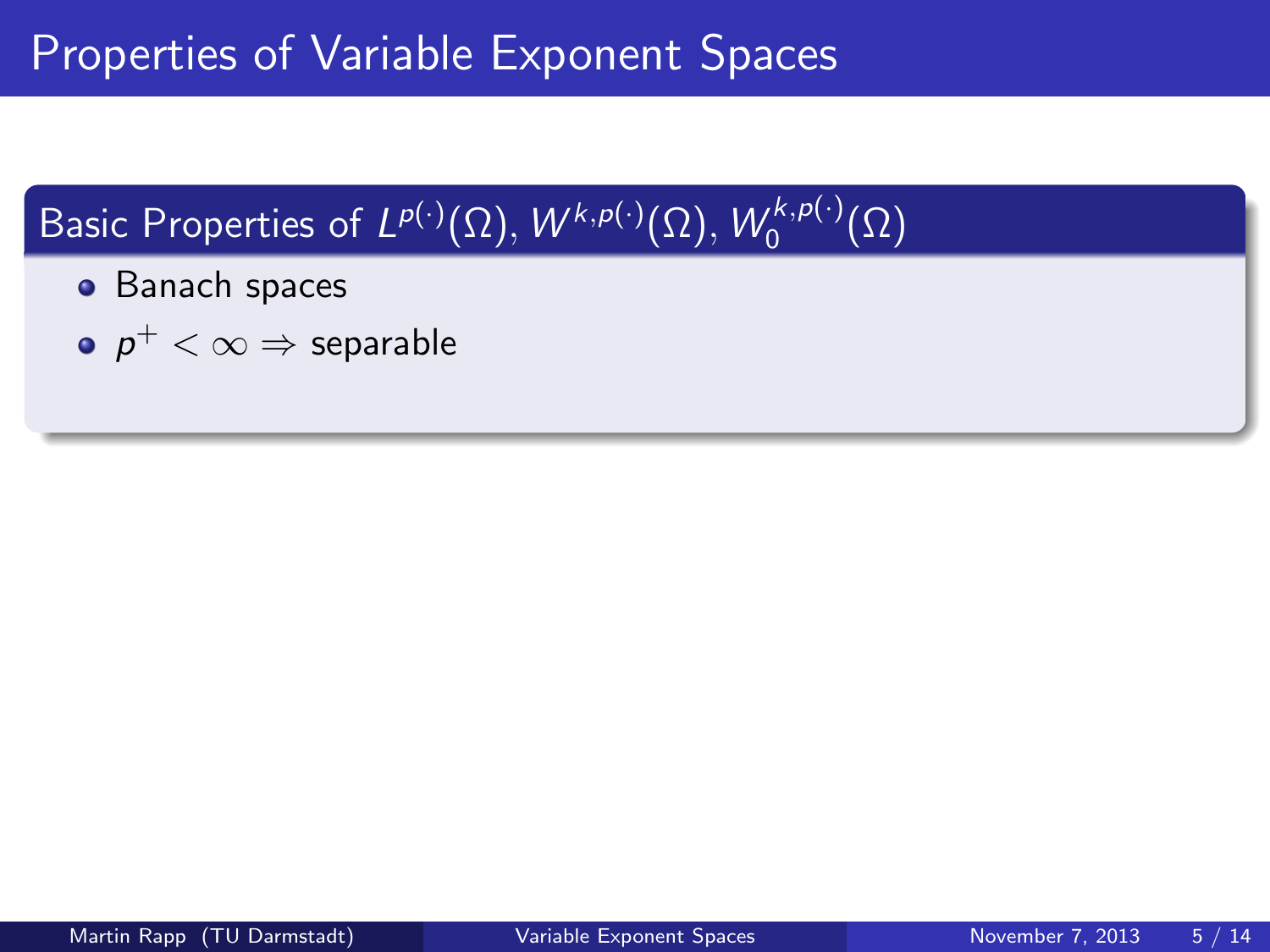#### Basic Properties of  $L^{p(\cdot)}(\Omega),$   $W^{k,p(\cdot)}(\Omega),$   $W_0^{k,p(\cdot)}$  $\binom{\kappa,\rho(\cdot)}{0}$

- **•** Banach spaces
- $\rho^+<\infty \Rightarrow$  separable
- $1 < p^- \leq p^+ < \infty \Rightarrow$  reflexive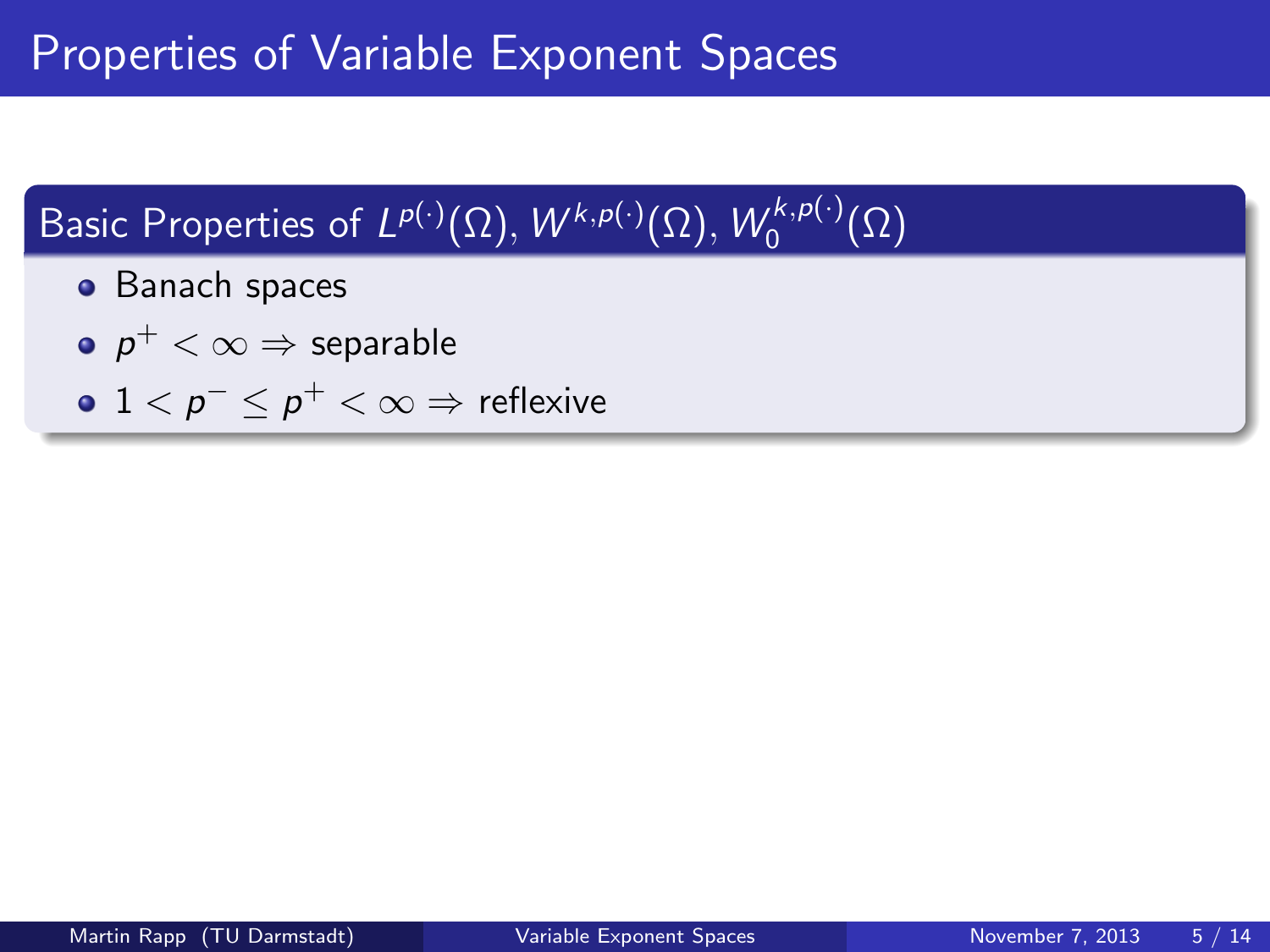#### Basic Properties of  $L^{p(\cdot)}(\Omega),$   $W^{k,p(\cdot)}(\Omega),$   $W_0^{k,p(\cdot)}$  $\binom{\kappa,\rho(\cdot)}{0}$

- **•** Banach spaces
- $\rho^+<\infty \Rightarrow$  separable
- $1 < p^- \leq p^+ < \infty \Rightarrow$  reflexive

### Further Properties of the Lebesgue Spaces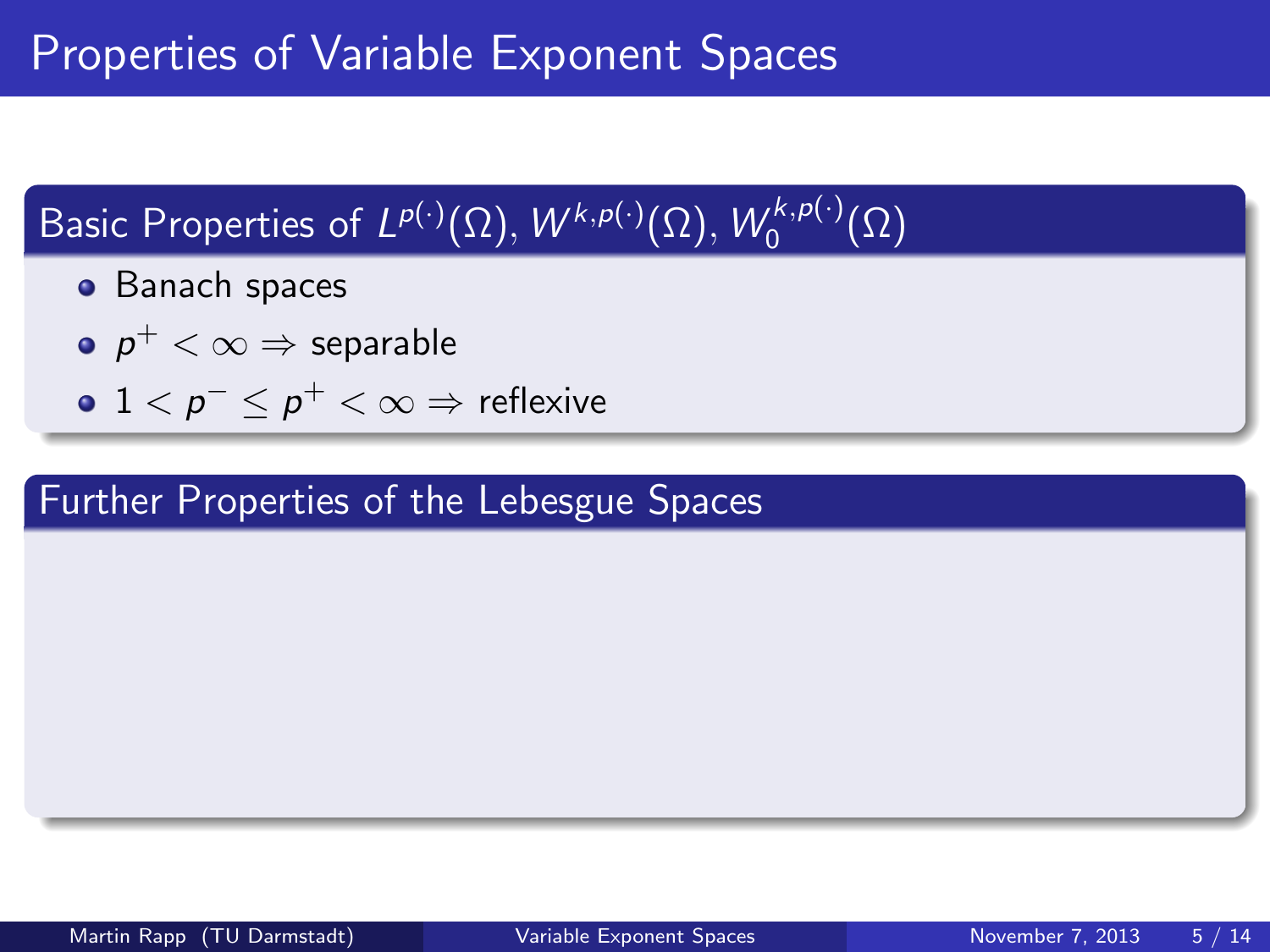#### Basic Properties of  $L^{p(\cdot)}(\Omega),$   $W^{k,p(\cdot)}(\Omega),$   $W_0^{k,p(\cdot)}$  $\binom{\kappa,\rho(\cdot)}{0}$

- **•** Banach spaces
- $\rho^+<\infty \Rightarrow$  separable
- $1 < p^- \leq p^+ < \infty \Rightarrow$  reflexive

### Further Properties of the Lebesgue Spaces

• Hölder inequality  $\int_\Omega \left|f(x)g(x)\right| dx \leq 2 \|f\|_{\rho(\cdot)} \|g\|_{\rho'(\cdot)},$  where  $\frac{1}{\rho} + \frac{1}{\rho'}$  $\frac{1}{p'}=1$  a.e.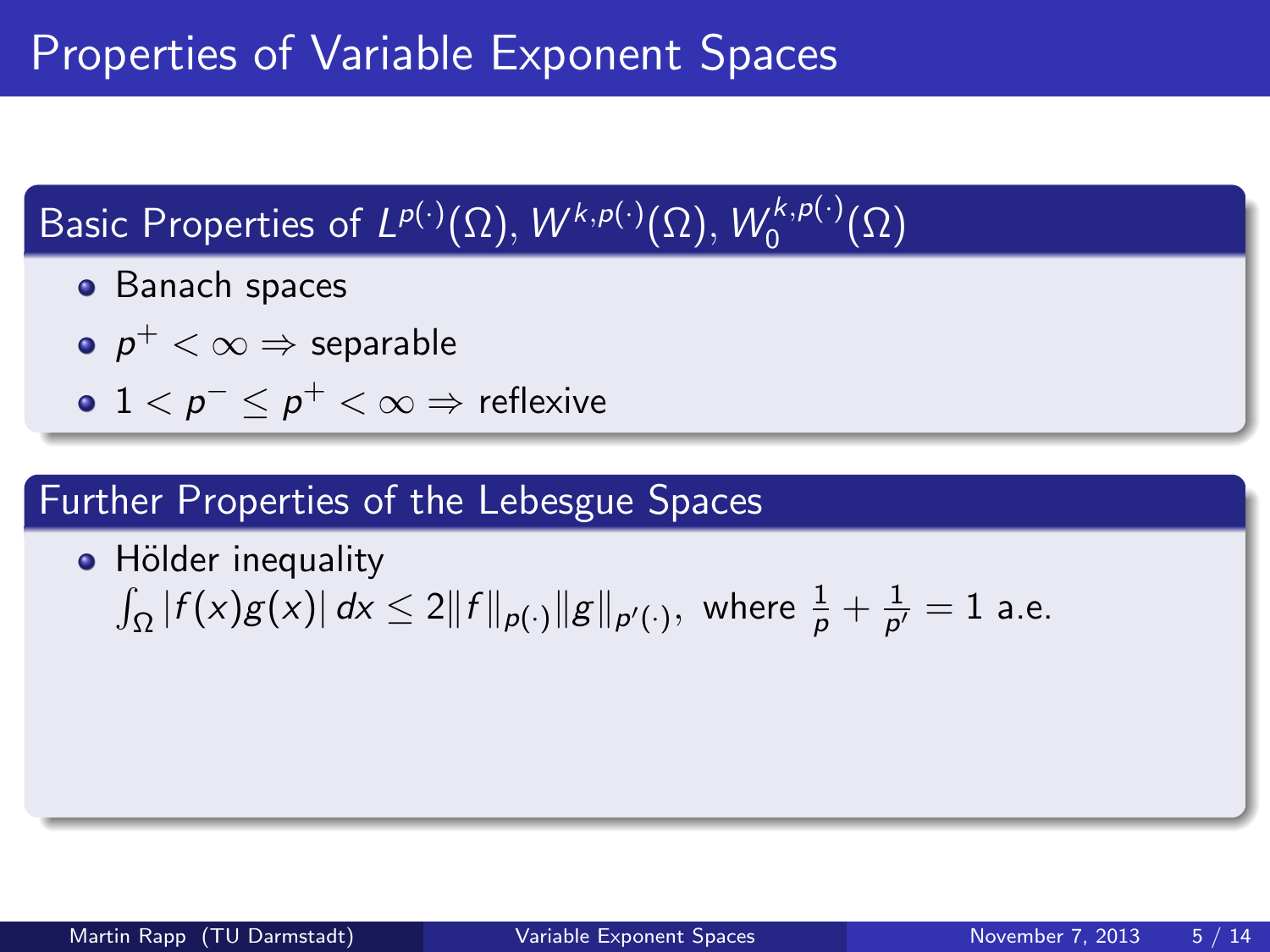#### Basic Properties of  $L^{p(\cdot)}(\Omega),$   $W^{k,p(\cdot)}(\Omega),$   $W_0^{k,p(\cdot)}$  $\binom{\kappa,\rho(\cdot)}{0}$

- **•** Banach spaces
- $\rho^+<\infty \Rightarrow$  separable
- $1 < p^- \leq p^+ < \infty \Rightarrow$  reflexive

### Further Properties of the Lebesgue Spaces

\n- Hölder inequality\n 
$$
\int_{\Omega} |f(x)g(x)| \, dx \leq 2||f||_{p(\cdot)}||g||_{p'(\cdot)},
$$
\n where\n  $\frac{1}{p} + \frac{1}{p'} = 1$ \n a.e.\n
\n- \n
$$
\left( L^{p(\cdot)}(\Omega) \right)' = L^{p'(\cdot)}(\Omega)
$$
\n
\n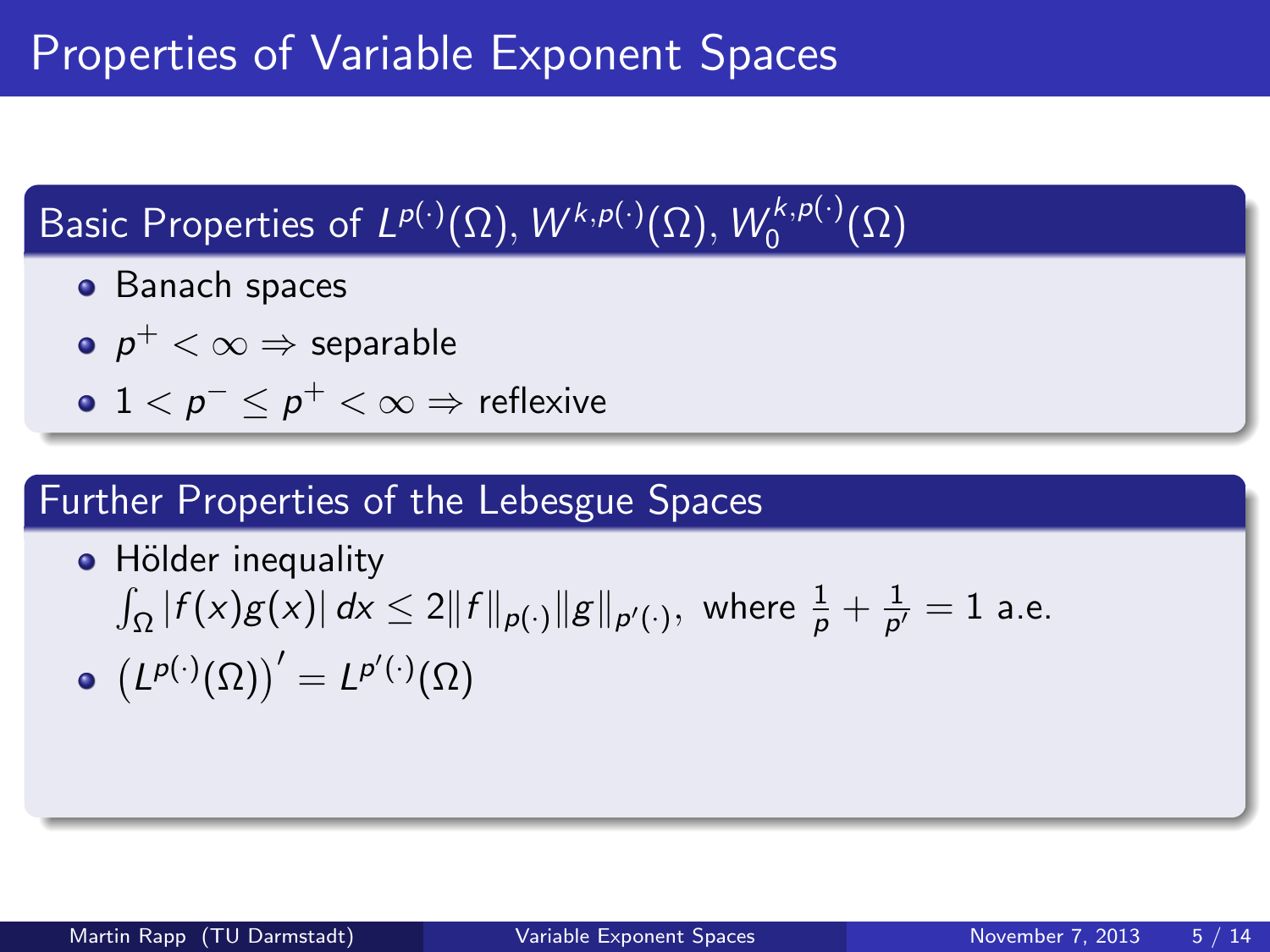#### Basic Properties of  $L^{p(\cdot)}(\Omega),$   $W^{k,p(\cdot)}(\Omega),$   $W_0^{k,p(\cdot)}$  $\binom{\kappa,\rho(\cdot)}{0}$

- **•** Banach spaces
- $\rho^+<\infty \Rightarrow$  separable
- $1 < p^- \leq p^+ < \infty \Rightarrow$  reflexive

### Further Properties of the Lebesgue Spaces

• Hölder inequality  
\n
$$
\int_{\Omega} |f(x)g(x)| dx \le 2||f||_{p(\cdot)}||g||_{p'(\cdot)}, \text{ where } \frac{1}{p} + \frac{1}{p'} = 1 \text{ a.e.}
$$

$$
\bullet \ \bigl(L^{p(\cdot)}(\Omega)\bigr)'=L^{p'(\cdot)}(\Omega)
$$

• If 
$$
\Omega
$$
 is bounded and  $p \ge q$  a.e., then  $L^{p(\cdot)}(\Omega) \hookrightarrow L^{q(\cdot)}(\Omega)$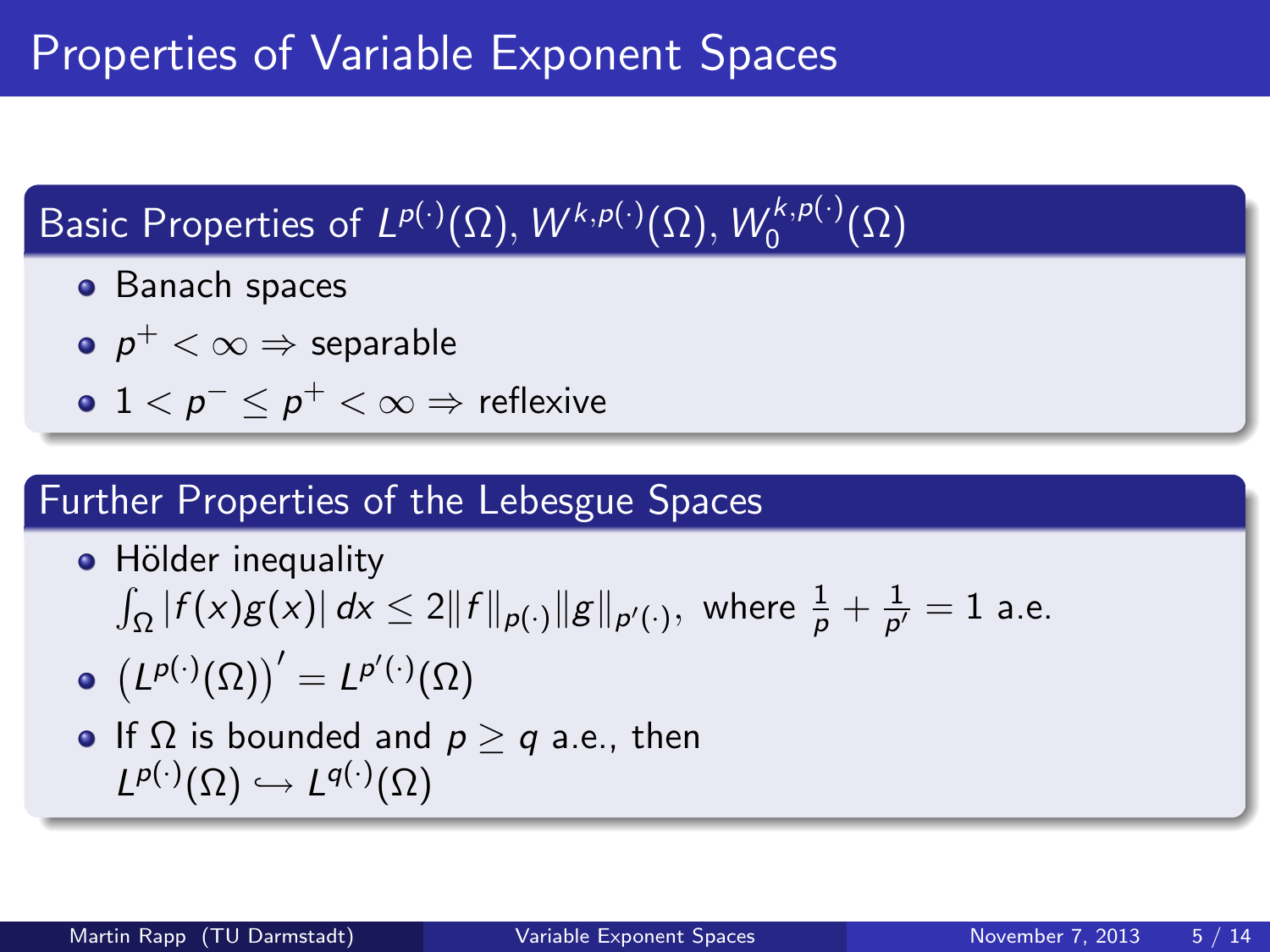### An exponent p on a bounded domain  $\Omega$  is called log-Hölder continuous if

$$
|p(x)-p(y)|\leq \frac{c}{\log(e+\frac{1}{|x-y|})}\qquad x,y\in\Omega, x\neq y.
$$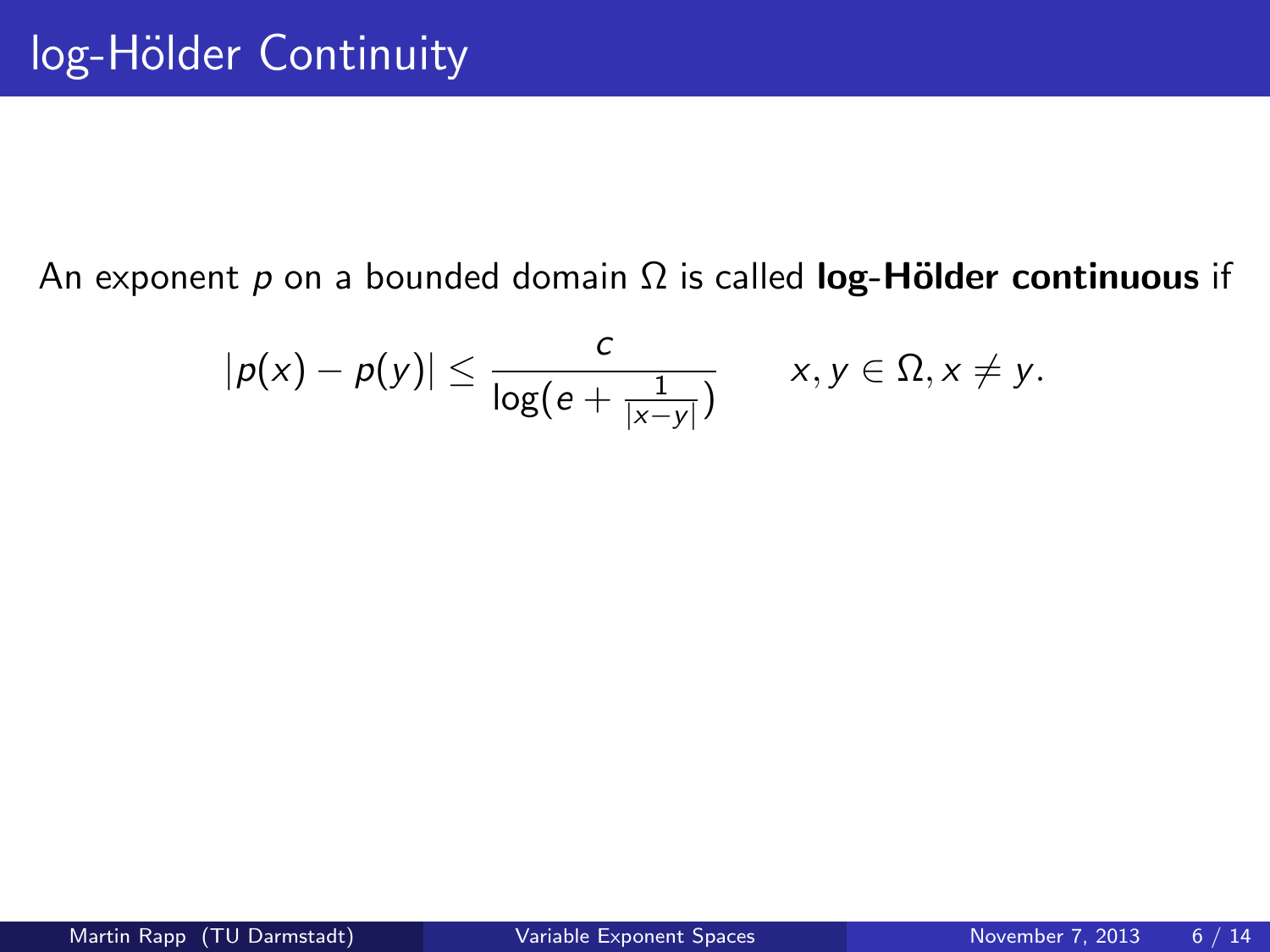An exponent p on a bounded domain  $\Omega$  is called **log-Hölder continuous** if

$$
|p(x)-p(y)|\leq \frac{c}{\log(e+\frac{1}{|x-y|})}\qquad x,y\in\Omega, x\neq y.
$$

For  $d > 2$  and an exponent p define the Sobolev-conjugate exponent

$$
p^*(x) := \begin{cases} \frac{dp(x)}{d-p(x)} & : p(x) < d \\ \infty & : p(x) \geq d. \end{cases}
$$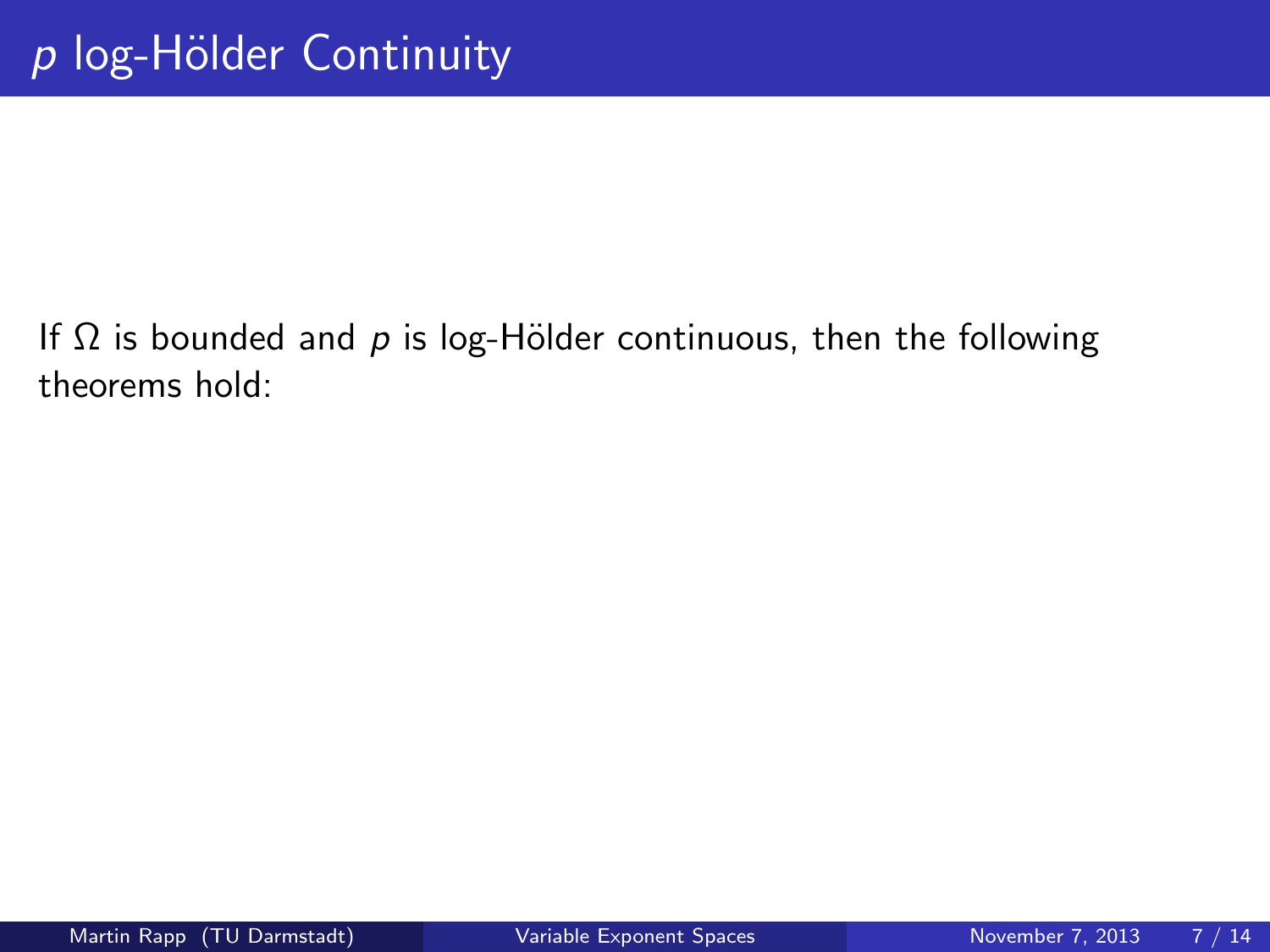• Poincaré: 
$$
||u||_{p(\cdot)} \le c||\nabla u||_{p(\cdot)}
$$
 for all  $u \in W_0^{1,p(\cdot)}(\Omega)$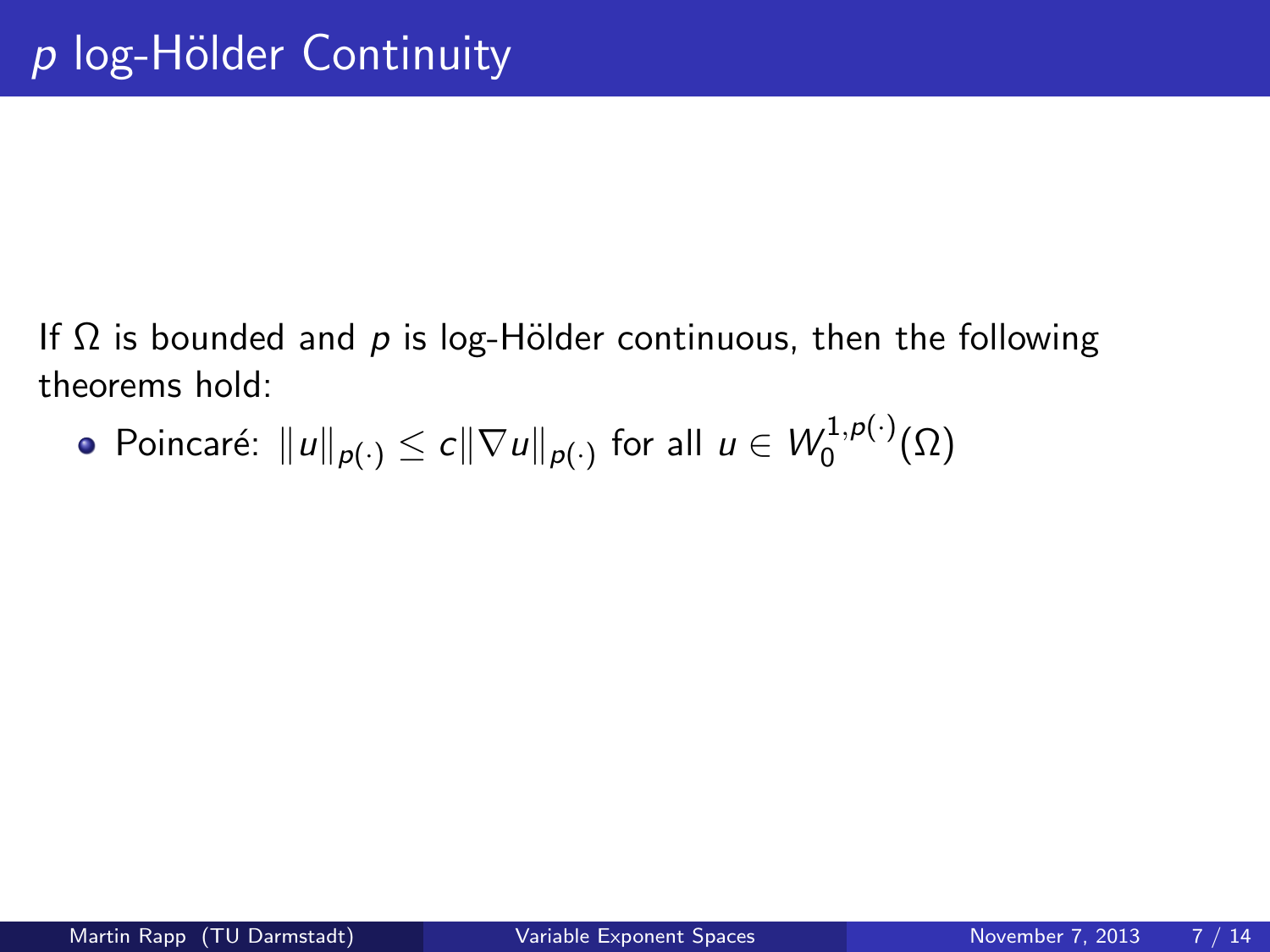Poincaré:  $\|u\|_{\rho(\cdot)}\leq c\|\nabla u\|_{\rho(\cdot)}$  for all  $u\in W^{1,p(\cdot)}_0$  $\binom{1}{0}^{(1,\mathcal{P}(\cdot))}(\Omega)$  $\rho^+ < d \Rightarrow \mathcal{W}^{1,p(\cdot)}_0$  $L^{(1,p(\cdot)}(\Omega) \hookrightarrow L^{p^*(\cdot)}(\Omega)$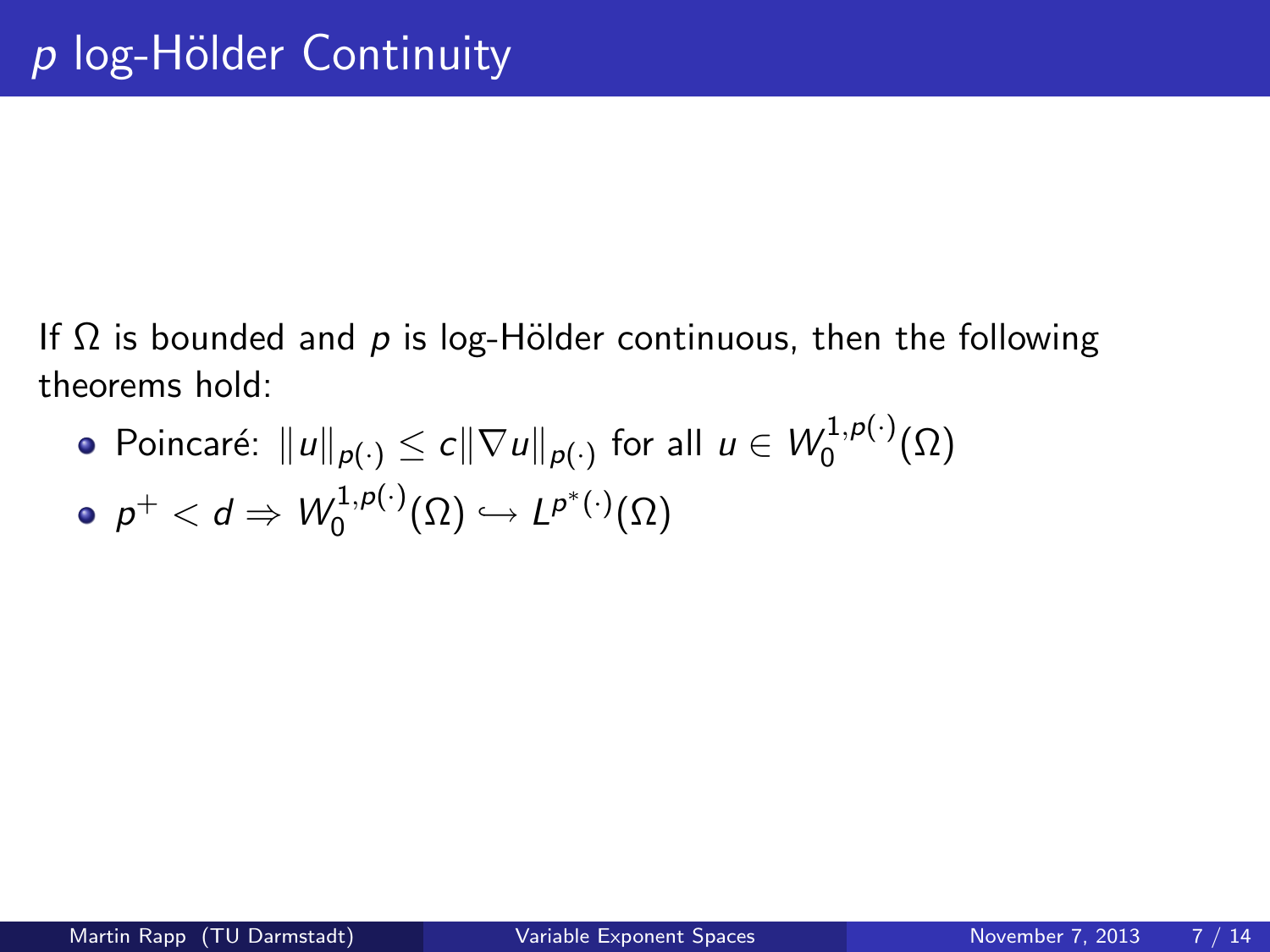Poincaré:  $\|u\|_{\rho(\cdot)}\leq c\|\nabla u\|_{\rho(\cdot)}$  for all  $u\in W^{1,p(\cdot)}_0$  $\binom{1}{0}^{(1,\mathcal{P}(\cdot))}(\Omega)$  $\rho^+ < d \Rightarrow \mathcal{W}^{1,p(\cdot)}_0$  $L^{(1,p(\cdot)}(\Omega) \hookrightarrow L^{p^*(\cdot)}(\Omega)$  $\rho^+ < d \Rightarrow \mathcal{W}^{1,p(\cdot)}_0$  $L^{(1,p(\cdot)}(\Omega) \hookrightarrow \hookrightarrow L^{p^*(\cdot)-\epsilon}(\Omega)$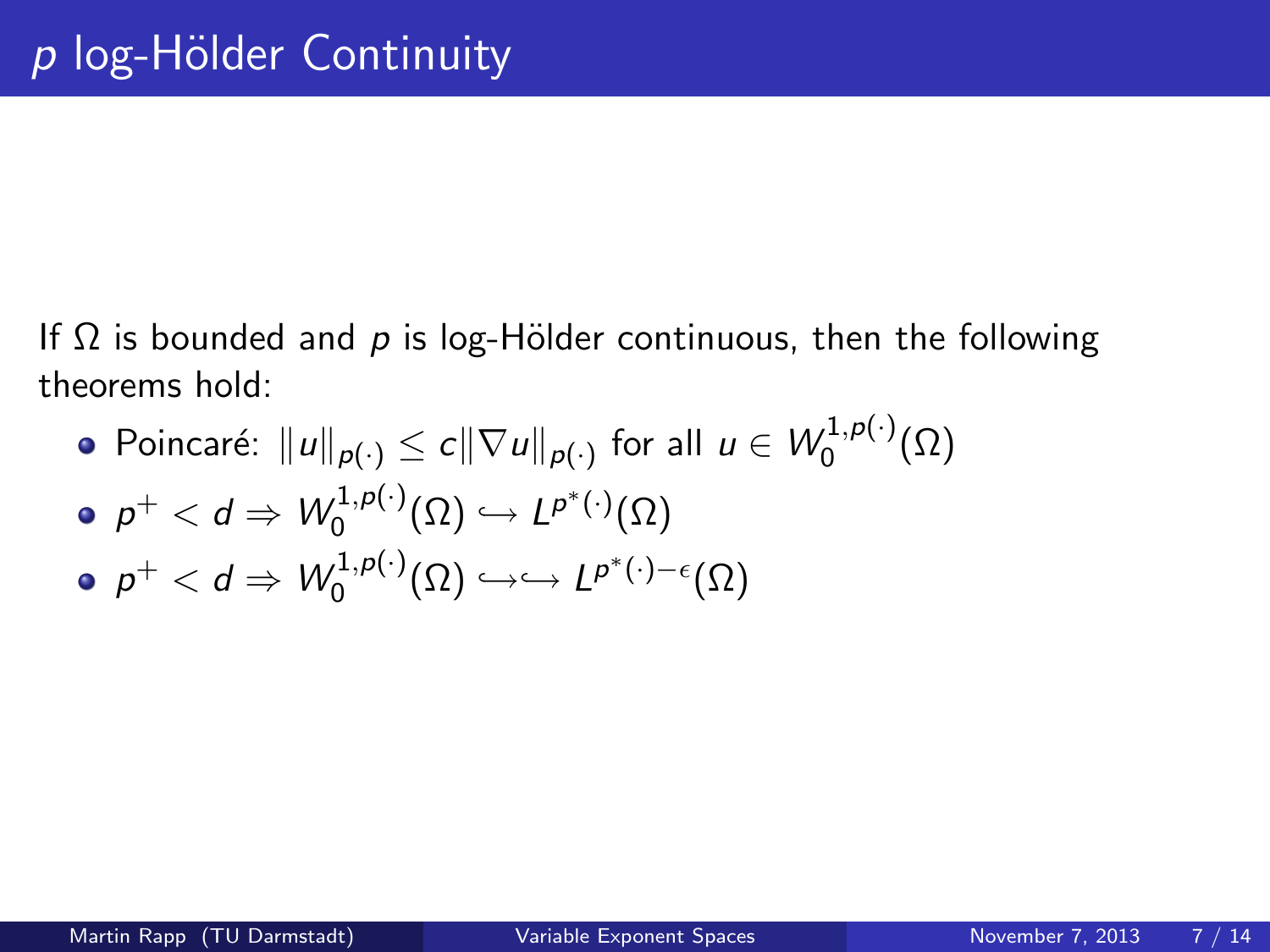From now on we assume

- $\Omega \subset \mathbb{R}^d$  bounded domain
- $\circ$  p is log-Hölder continuous
- $f\in L^{p'(\cdot)}(\Omega)$  or  $\mathsf{f}\in L^{p'(\cdot)}(\Omega)^d$
- <span id="page-24-0"></span> $\bullet \ \delta > 0$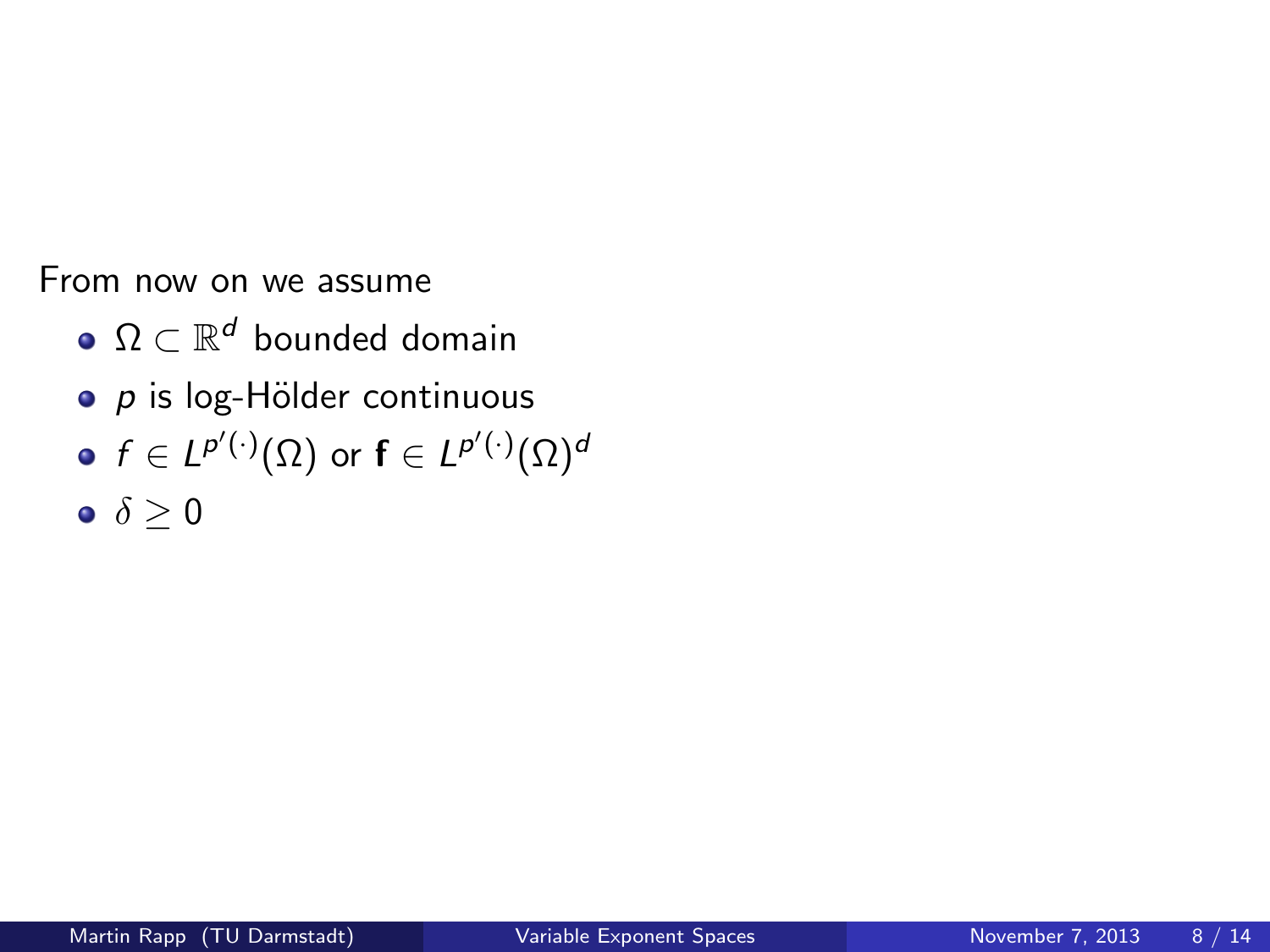$$
-\operatorname{div}(\delta + |D\mathbf{u}|)^{p(\cdot)-2}D\mathbf{u} + \operatorname{div}(\mathbf{u} \otimes \mathbf{u}) + \nabla\pi = \mathbf{f} \quad \text{in } \Omega
$$
  
div  $\mathbf{u} = 0 \quad \text{in } \Omega$   
 $\mathbf{u} = 0 \quad \text{on } \partial\Omega$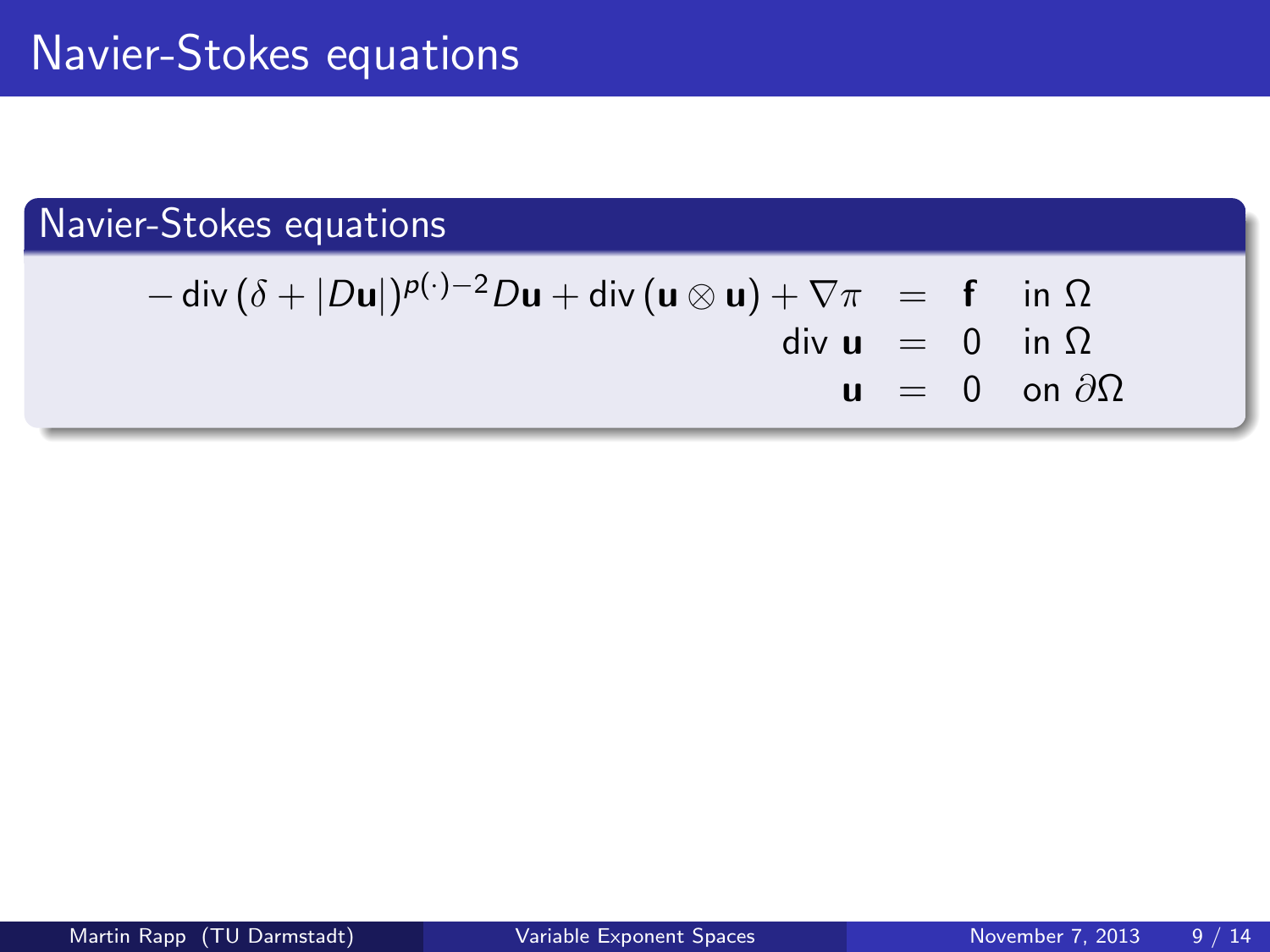$$
-\operatorname{div}(\delta + |D\mathbf{u}|)^{p(\cdot)-2}D\mathbf{u} + \operatorname{div}(\mathbf{u}\otimes\mathbf{u}) + \nabla\pi = \mathbf{f} \quad \text{in } \Omega
$$
  
div  $\mathbf{u} = 0$  in  $\Omega$   
 $\mathbf{u} = 0$  on  $\partial\Omega$ 

# Solving Methods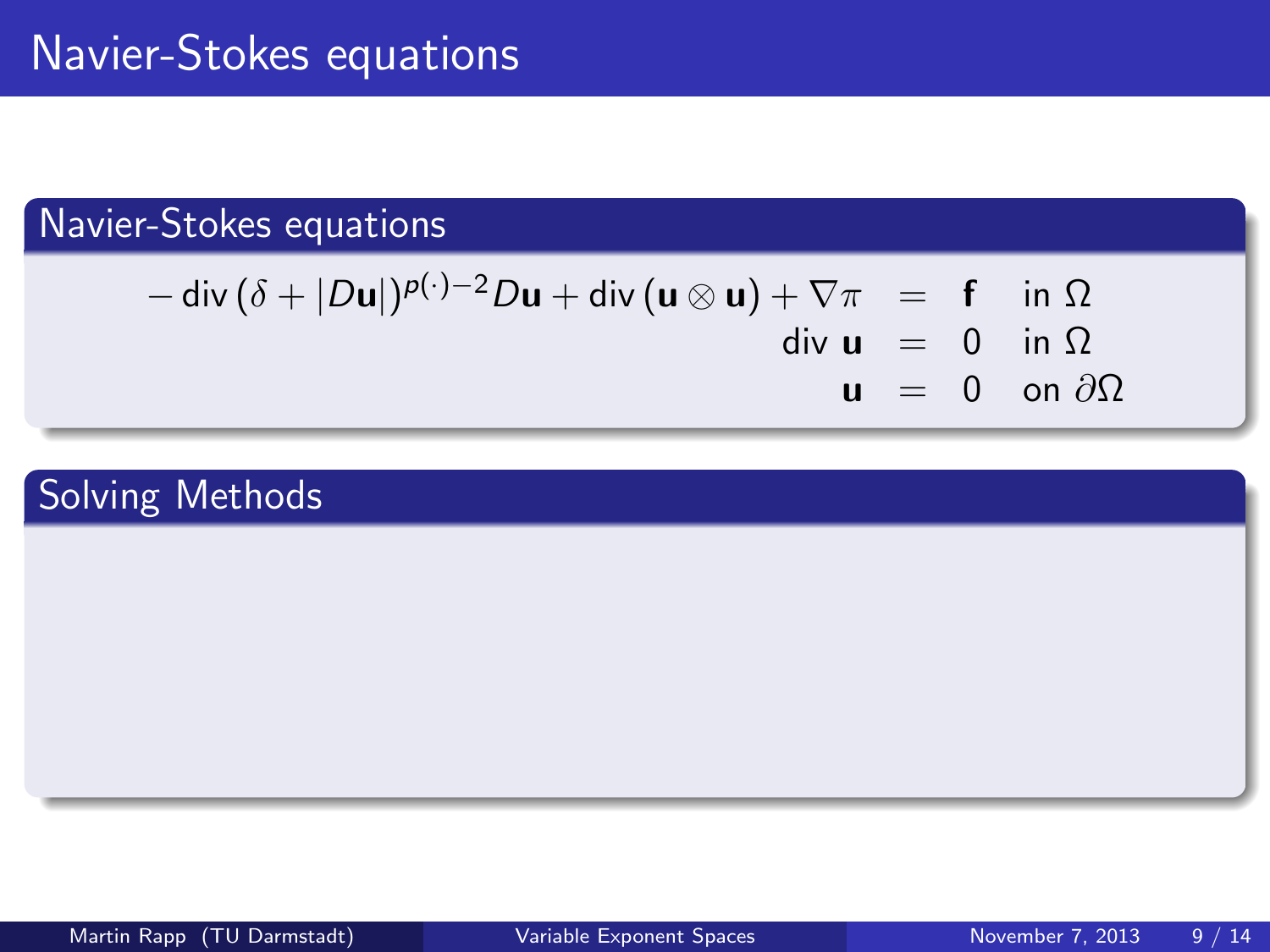$$
-\operatorname{div}(\delta + |D\mathbf{u}|)^{p(\cdot)-2}D\mathbf{u} + \operatorname{div}(\mathbf{u}\otimes\mathbf{u}) + \nabla\pi = \mathbf{f} \quad \text{in } \Omega
$$
  
div  $\mathbf{u} = 0$  in  $\Omega$   
 $\mathbf{u} = 0$  on  $\partial\Omega$ 

### Solving Methods

• Classical theory of monotone operators: Existence of weak solution  $\mathbf{u} \in W_0^{1,p(\cdot)}$  $\int_0^{1,p(\cdot)} (\Omega)^d$  for  $p^{-} > \frac{3d}{d+2}$ .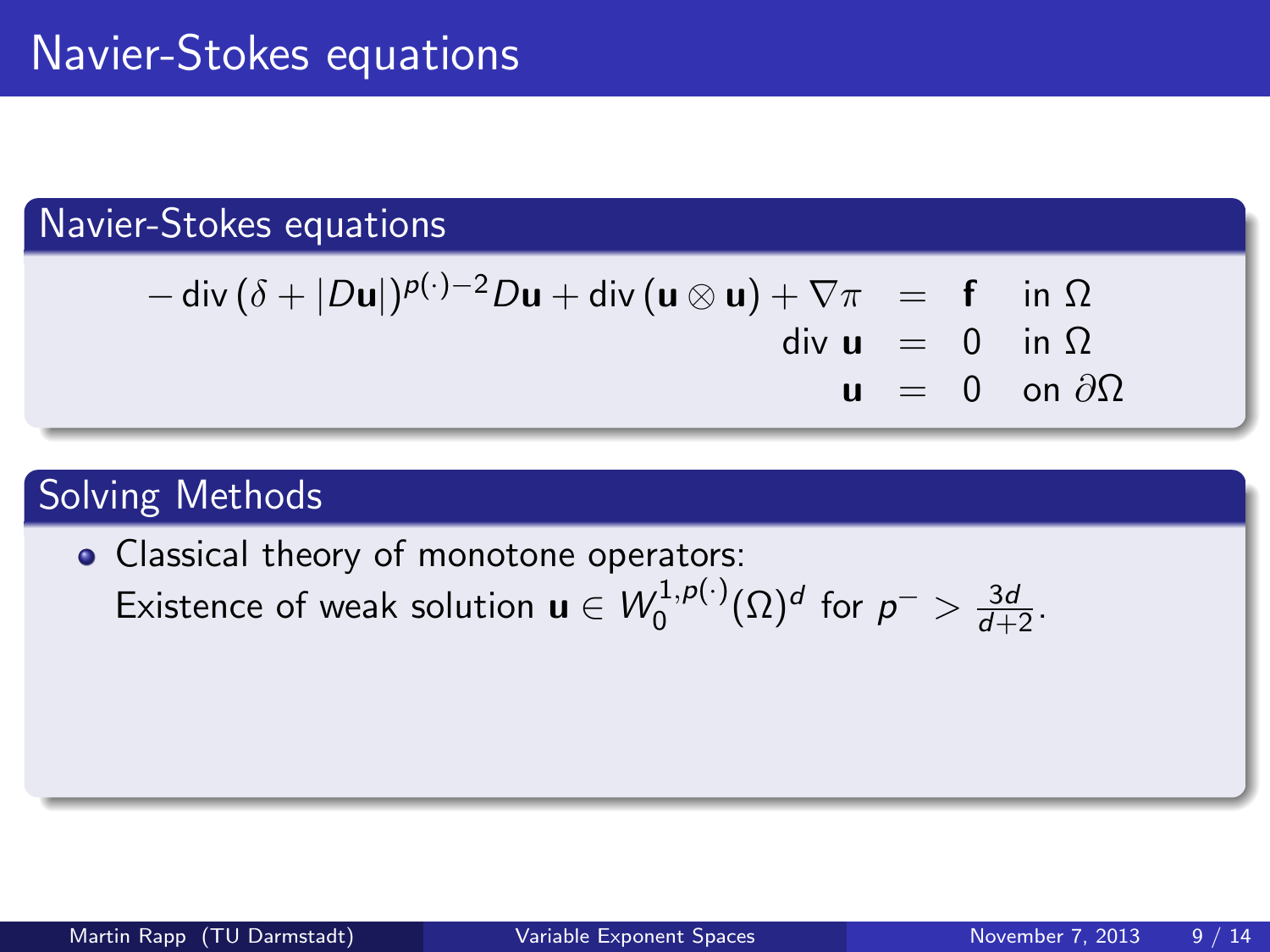$$
-\operatorname{div}(\delta + |D\mathbf{u}|)^{p(\cdot)-2}D\mathbf{u} + \operatorname{div}(\mathbf{u}\otimes\mathbf{u}) + \nabla\pi = \mathbf{f} \quad \text{in } \Omega
$$
  
div  $\mathbf{u} = 0$  in  $\Omega$   
 $\mathbf{u} = 0$  on  $\partial\Omega$ 

# Solving Methods

- Classical theory of monotone operators: Existence of weak solution  $\mathbf{u} \in W_0^{1,p(\cdot)}$  $\int_0^{1,p(\cdot)} (\Omega)^d$  for  $p^{-} > \frac{3d}{d+2}$ .
- Method of Lipschitz-Truncations: Existence of weak solution  $\mathbf{u} \in W^{1,p(\cdot)}_0$  $p^{(1,p(\cdot))}_{0}(\Omega)^{d}$  for  $p^{-}>\frac{2d}{d+2}$ . (Diening, Málek, Steinhauer 2008 and Diening, Růžička 2010)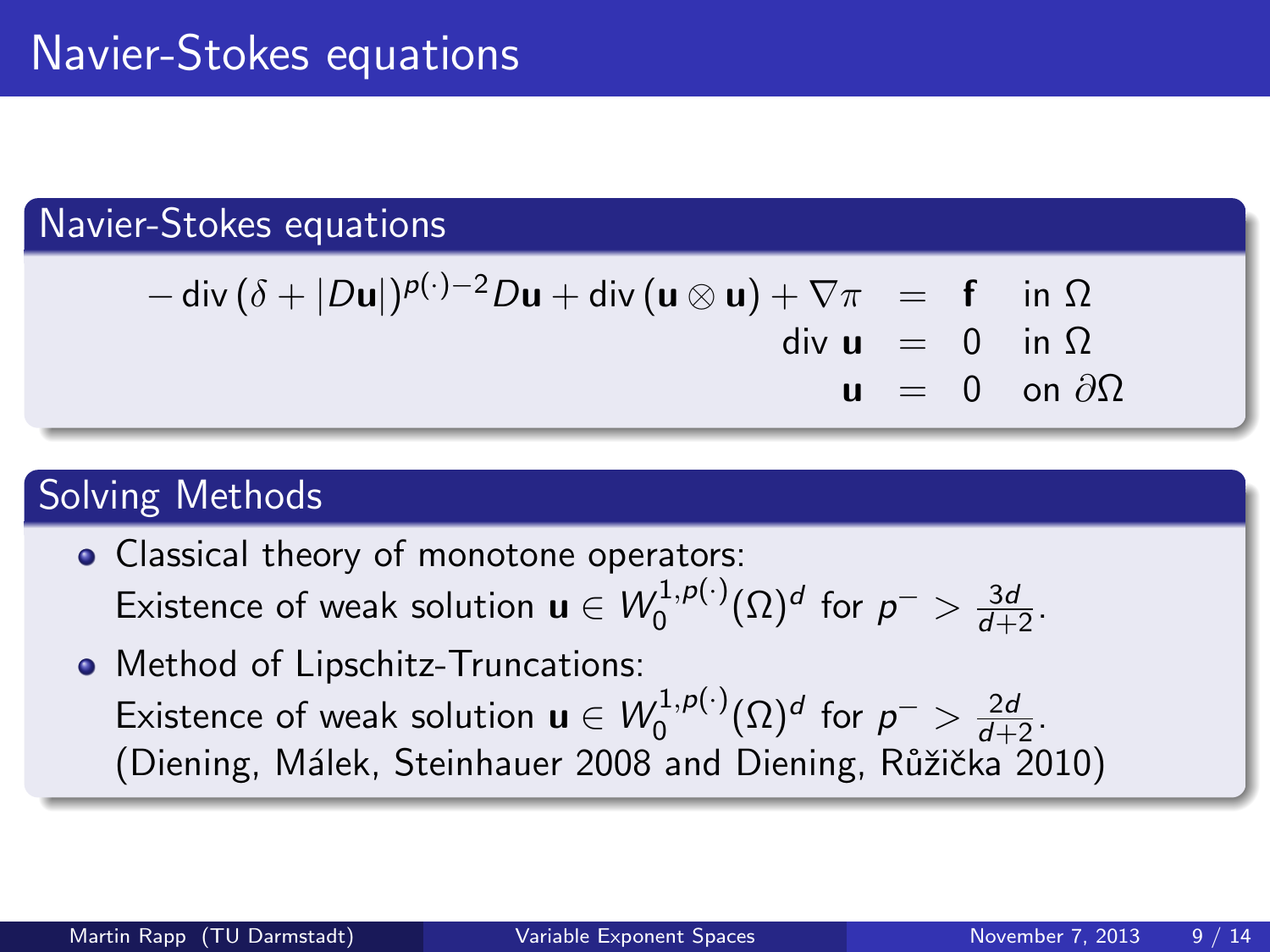### convection-diffusion equations

$$
-\operatorname{div}(\delta+|\nabla u|)^{p(\cdot)-2}\nabla u + \mathbf{a}\cdot\nabla u = f \text{ in } \Omega
$$
  
 
$$
u = 0 \text{ on } \partial\Omega
$$

where  $\mathbf{a} \in L^{r(\cdot)}(\Omega)$  with div  $\mathbf{a}=0$  is given.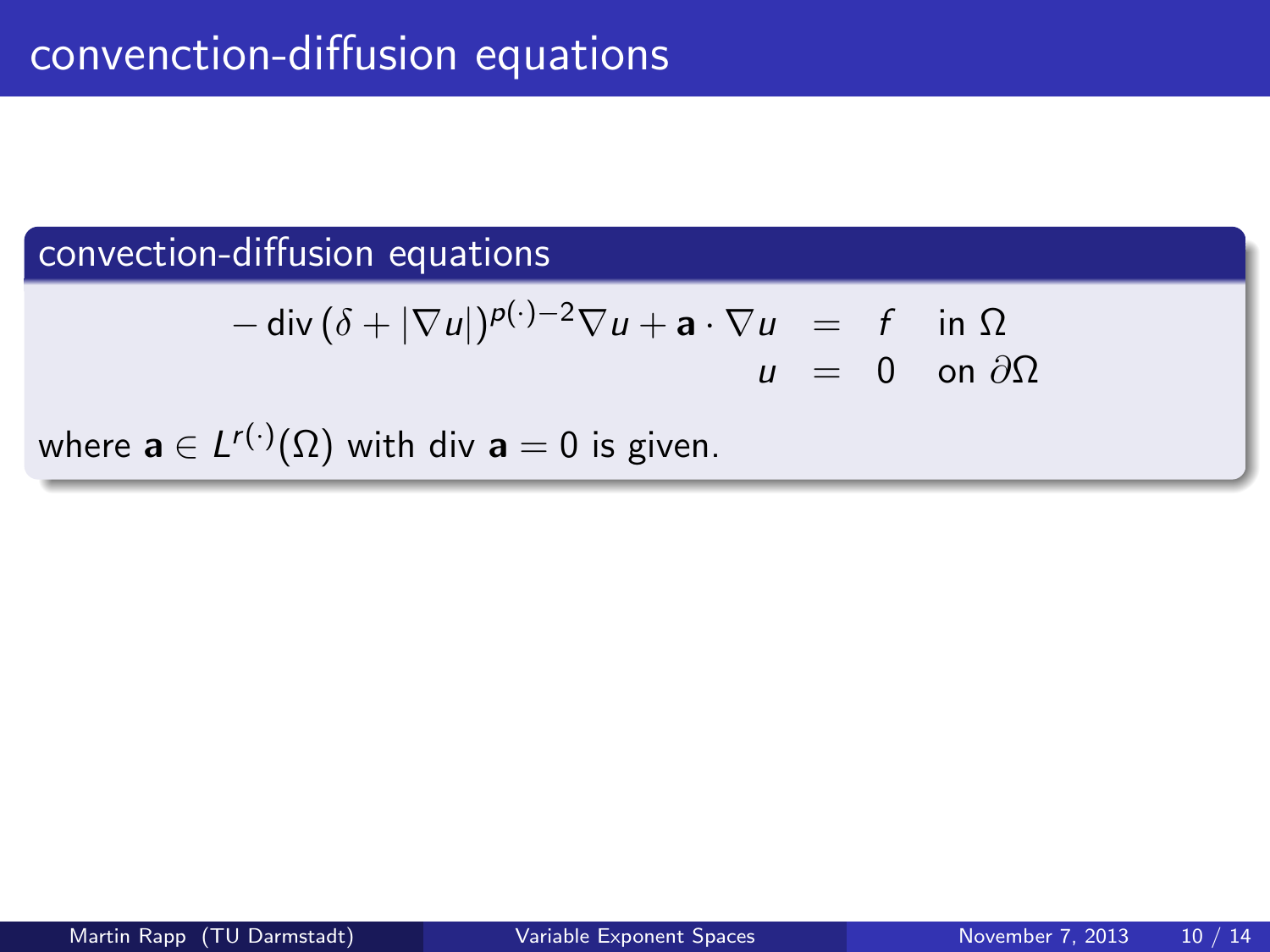### convection-diffusion equations

$$
-\operatorname{div}(\delta+|\nabla u|)^{p(\cdot)-2}\nabla u + \mathbf{a}\cdot\nabla u = f \text{ in } \Omega
$$
  
 
$$
u = 0 \text{ on } \partial\Omega
$$

where  $\mathbf{a} \in L^{r(\cdot)}(\Omega)$  with div  $\mathbf{a}=0$  is given.

### Theorem

For  $1 < p^- \leq p^+ < d$  or  $d < p^- \leq p^+ < \infty.$  Let  $\mathbf{a} \in L^{r(\cdot)}_\sigma(\Omega)^d,$  where  $r$ is continuous and  $r > (p^*)'$  a.e. or  $r=1$  respectively. Then there is a weak solution  $u \in W_0^{1,p(\cdot)}$  $\mathcal{O}^{(1,p(\cdot))}_{0}(\Omega)$  of the equation.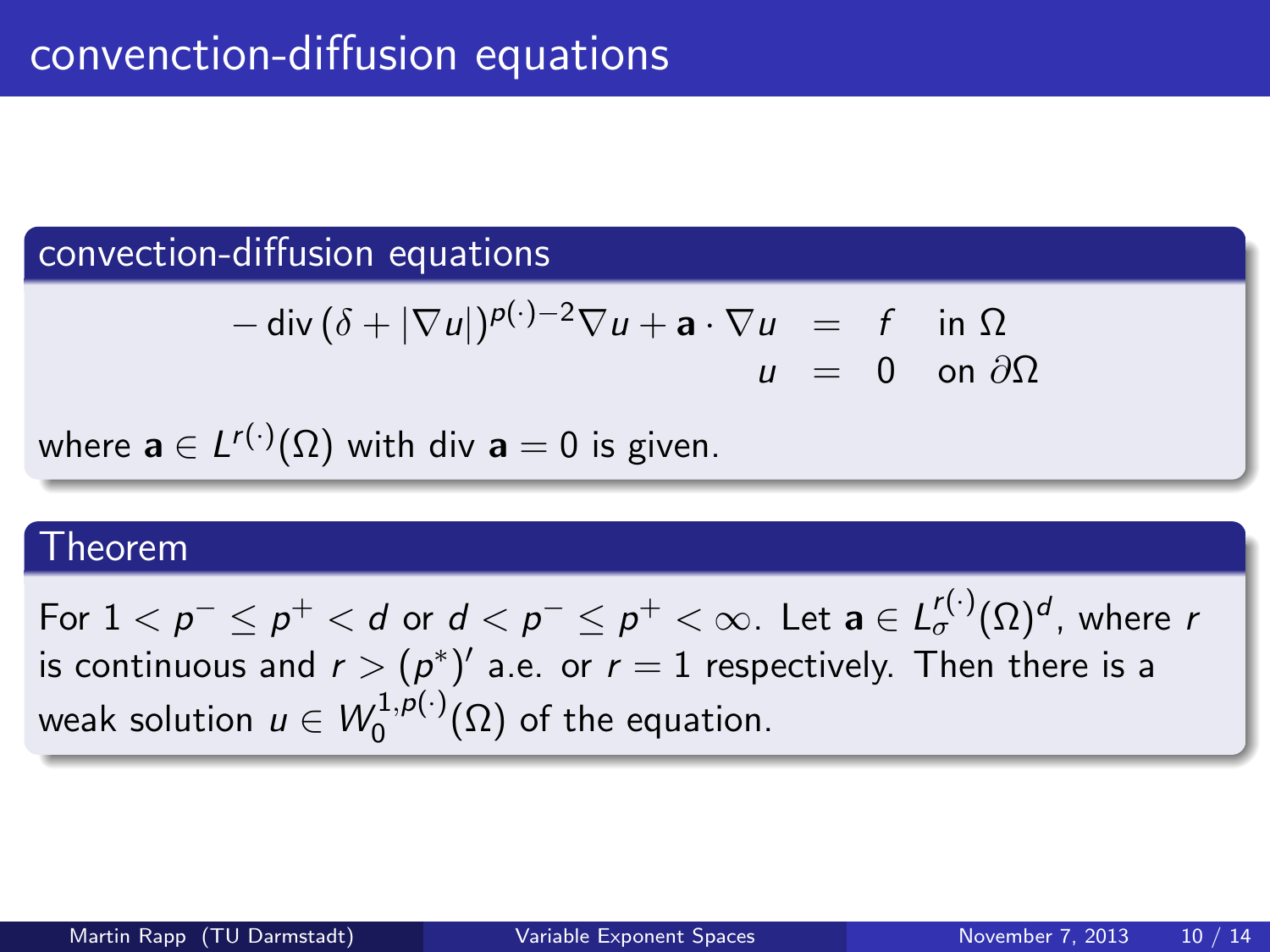# Sketch of the Proof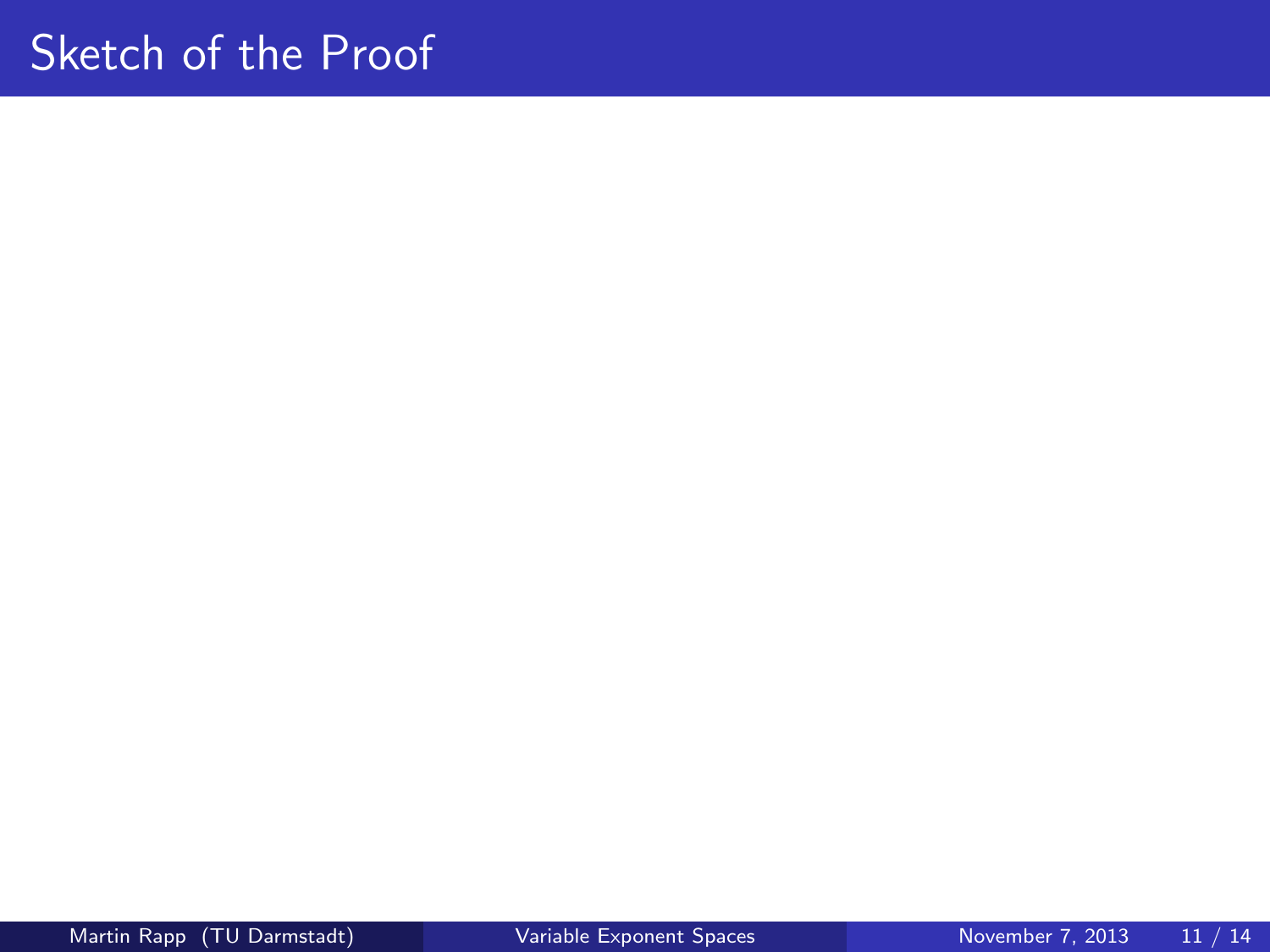$$
\int_{\Omega} (\delta + |\nabla u_n|)^{p(\cdot)-2} \nabla u_n \cdot \nabla \varphi \, dx - \int_{\Omega} u_n \mathbf{a}_n \cdot \nabla \varphi \, dx + \frac{1}{n} \int_{\Omega} |u_n|^{q-2} u_n \varphi \, dx = (f, \varphi)
$$

in  $\mathcal{W}^{1,p(\cdot)}_0$  $\mathcal{O}_0^{(1,\rho(\cdot))}(\Omega)\cap L^q(\Omega)$  where the  $\mathbf{a}_n$  are smooth divergence free functions with  $\mathbf{a}_n \to \mathbf{a}$  in  $L^{r(\cdot)}(\Omega)$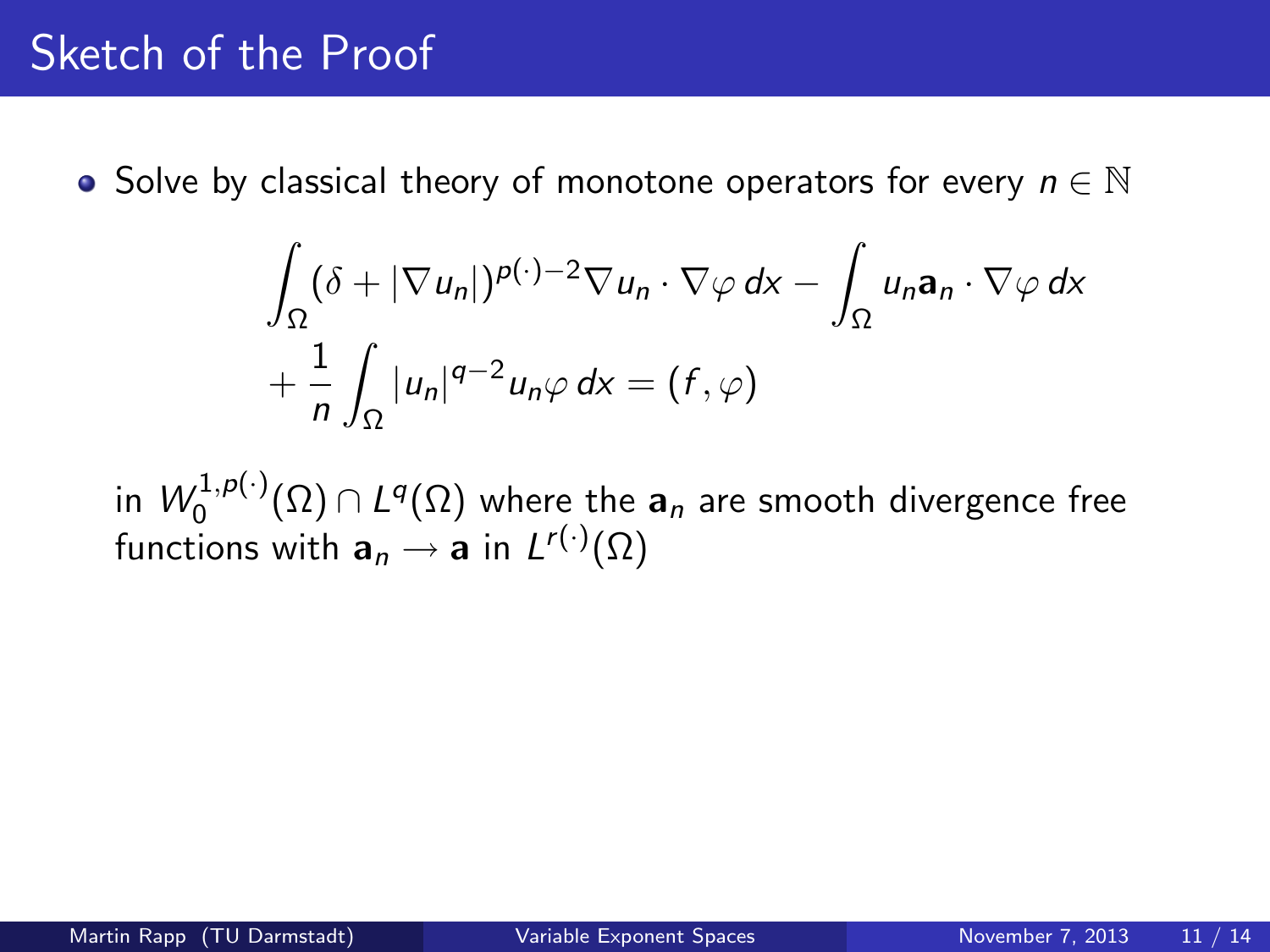$$
\int_{\Omega} (\delta + |\nabla u_n|)^{p(\cdot)-2} \nabla u_n \cdot \nabla \varphi \, dx - \int_{\Omega} u_n \mathbf{a}_n \cdot \nabla \varphi \, dx + \frac{1}{n} \int_{\Omega} |u_n|^{q-2} u_n \varphi \, dx = (f, \varphi)
$$

in  $\mathcal{W}^{1,p(\cdot)}_0$  $\mathcal{O}_0^{(1,\rho(\cdot))}(\Omega)\cap L^q(\Omega)$  where the  $\mathbf{a}_n$  are smooth divergence free functions with  $\mathbf{a}_n \to \mathbf{a}$  in  $L^{r(\cdot)}(\Omega)$ 

Get a sequence  $u_n \in W_0^{1,p(\cdot)}$  $\mathcal{L}^{1,p(\cdot)}(\Omega) \cap L^q(\Omega)$  which is bounded in  $W_0^{1,p(\cdot)}$  $\binom{1}{0}^{(1,\mathcal{P}(\cdot))}(\Omega)$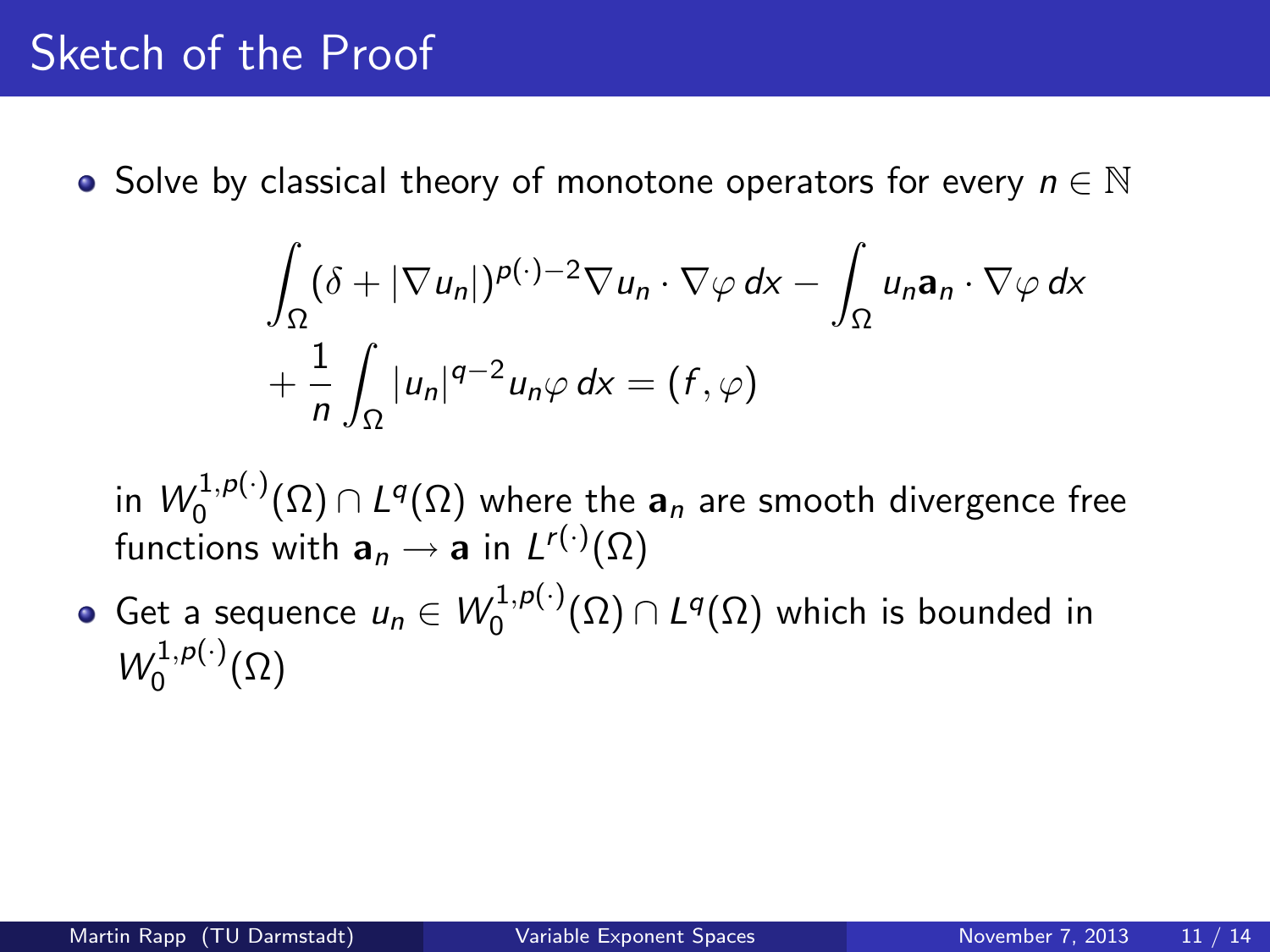$$
\int_{\Omega} (\delta + |\nabla u_n|)^{p(\cdot)-2} \nabla u_n \cdot \nabla \varphi \, dx - \int_{\Omega} u_n \mathbf{a}_n \cdot \nabla \varphi \, dx + \frac{1}{n} \int_{\Omega} |u_n|^{q-2} u_n \varphi \, dx = (f, \varphi)
$$

in  $\mathcal{W}^{1,p(\cdot)}_0$  $\mathcal{O}_0^{(1,\rho(\cdot))}(\Omega)\cap L^q(\Omega)$  where the  $\mathbf{a}_n$  are smooth divergence free functions with  $\mathbf{a}_n \to \mathbf{a}$  in  $L^{r(\cdot)}(\Omega)$ 

- Get a sequence  $u_n \in W_0^{1,p(\cdot)}$  $\mathcal{L}^{1,p(\cdot)}(\Omega) \cap L^q(\Omega)$  which is bounded in  $W_0^{1,p(\cdot)}$  $\binom{1}{0}^{(1,\mathcal{P}(\cdot))}(\Omega)$
- There is a weakly convergent subsequence:  $u_n \rightharpoonup u$  in  $W_0^{1,p(\cdot)}$  $\binom{1}{0}^{(1,\mathcal{P}(\cdot))}(\Omega)$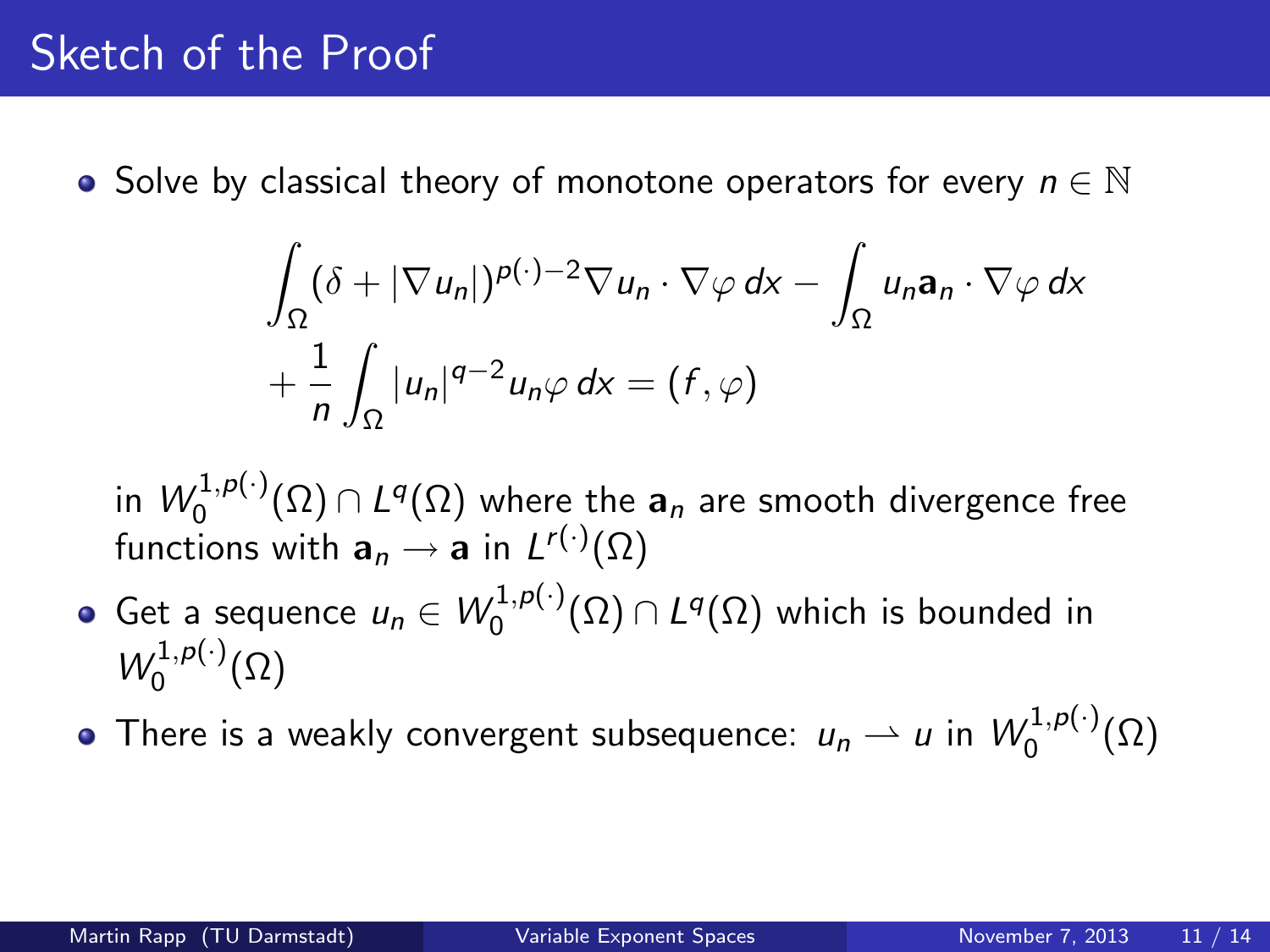$$
\int_{\Omega} (\delta + |\nabla u_n|)^{p(\cdot)-2} \nabla u_n \cdot \nabla \varphi \, dx - \int_{\Omega} u_n \mathbf{a}_n \cdot \nabla \varphi \, dx + \frac{1}{n} \int_{\Omega} |u_n|^{q-2} u_n \varphi \, dx = (f, \varphi)
$$

in  $\mathcal{W}^{1,p(\cdot)}_0$  $\mathcal{O}_0^{(1,\rho(\cdot))}(\Omega)\cap L^q(\Omega)$  where the  $\mathbf{a}_n$  are smooth divergence free functions with  $\mathbf{a}_n \to \mathbf{a}$  in  $L^{r(\cdot)}(\Omega)$ 

- Get a sequence  $u_n \in W_0^{1,p(\cdot)}$  $\mathcal{L}^{1,p(\cdot)}(\Omega) \cap L^q(\Omega)$  which is bounded in  $W_0^{1,p(\cdot)}$  $\binom{1}{0}^{(1,\mathcal{P}(\cdot))}(\Omega)$
- There is a weakly convergent subsequence:  $u_n \rightharpoonup u$  in  $W_0^{1,p(\cdot)}$  $\binom{1}{0}^{(1,\mathcal{P}(\cdot))}(\Omega)$
- For limit in nonlinear  $p(\cdot)$ -Laplacian use method of Lipschitz-Truncations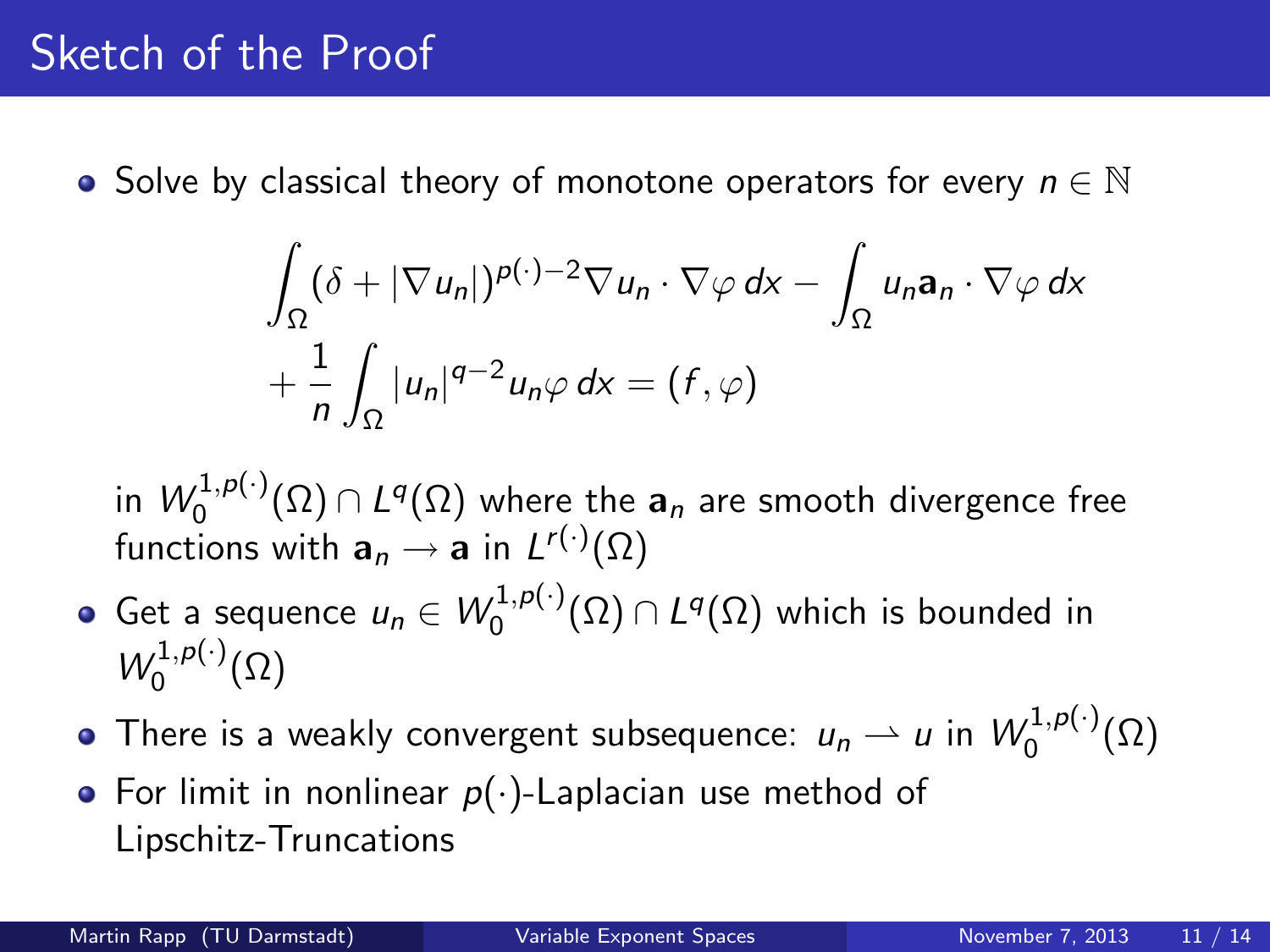$\bullet$  *u* solves then

$$
\int_{\Omega} (\delta + \nabla u)^{p(\cdot)-2} \nabla u \cdot \nabla \varphi \, dx - \int_{\Omega} u \mathbf{a}_n \cdot \nabla \varphi \, dx = (f, \varphi)
$$
  
for all  $\varphi \in W_0^{1,\infty}(\Omega)$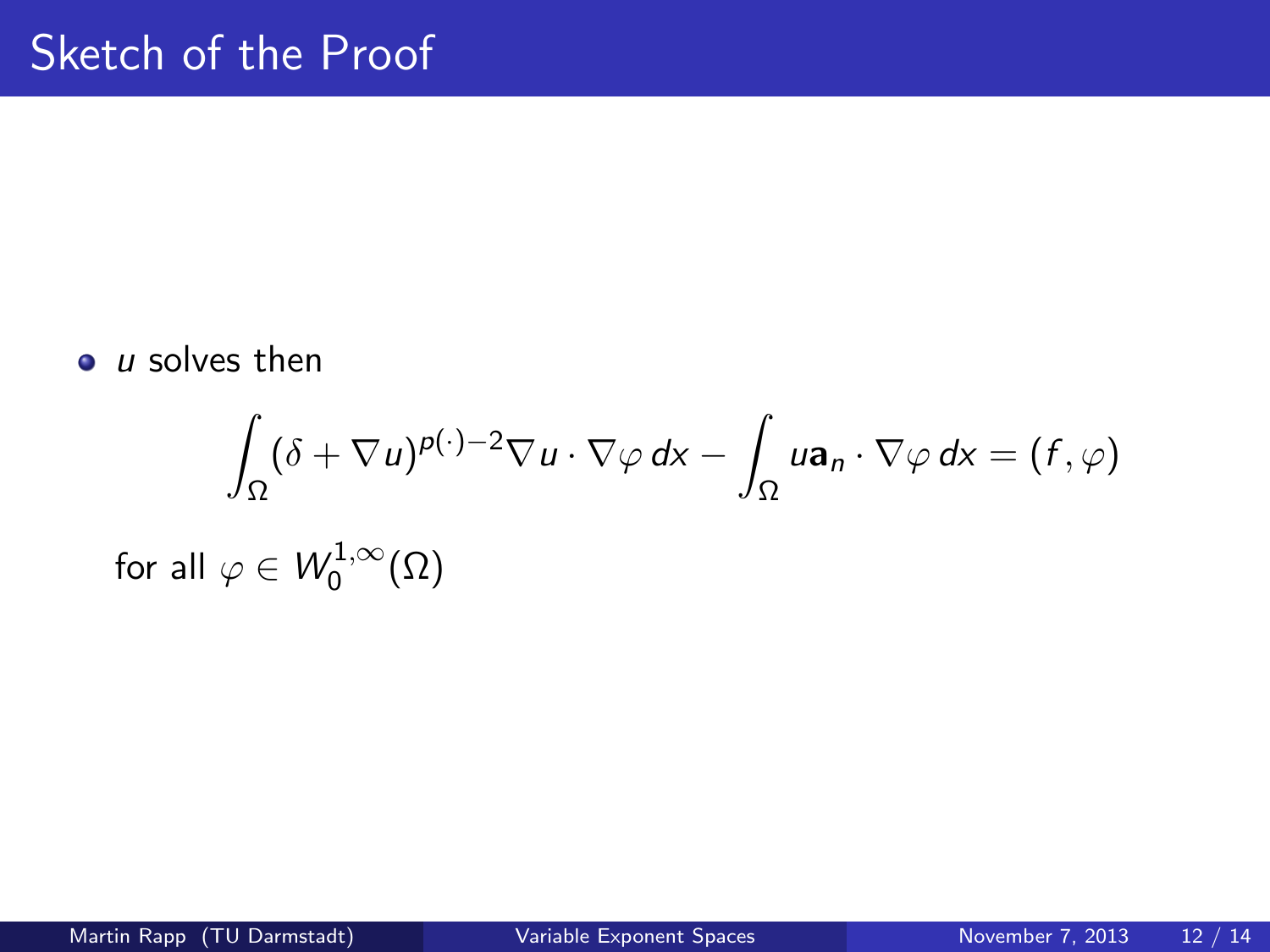L. Diening, P. Harjulehto, P. Hästö, M. Růžička (2011): Lebesgue and Sobolev Spaces with Variable Exponents Springer-Verlag , Berlin Heidelberg.

L. Diening, J. Málek, M. Steinhauer (2008):

On Lipschitz Truncations of Sobolev Functions (With Variable Exponent) and Their Selected Applications

ESAIM: Control, Optimisation and Calculus of Variations 14(2):211-232.

L. Diening, M. Růžička (2010):

An existence result for non-Newtonian fluids in non-regular domains Discrete and Continuous Dynamical Systems Series S 3(2):255-268.